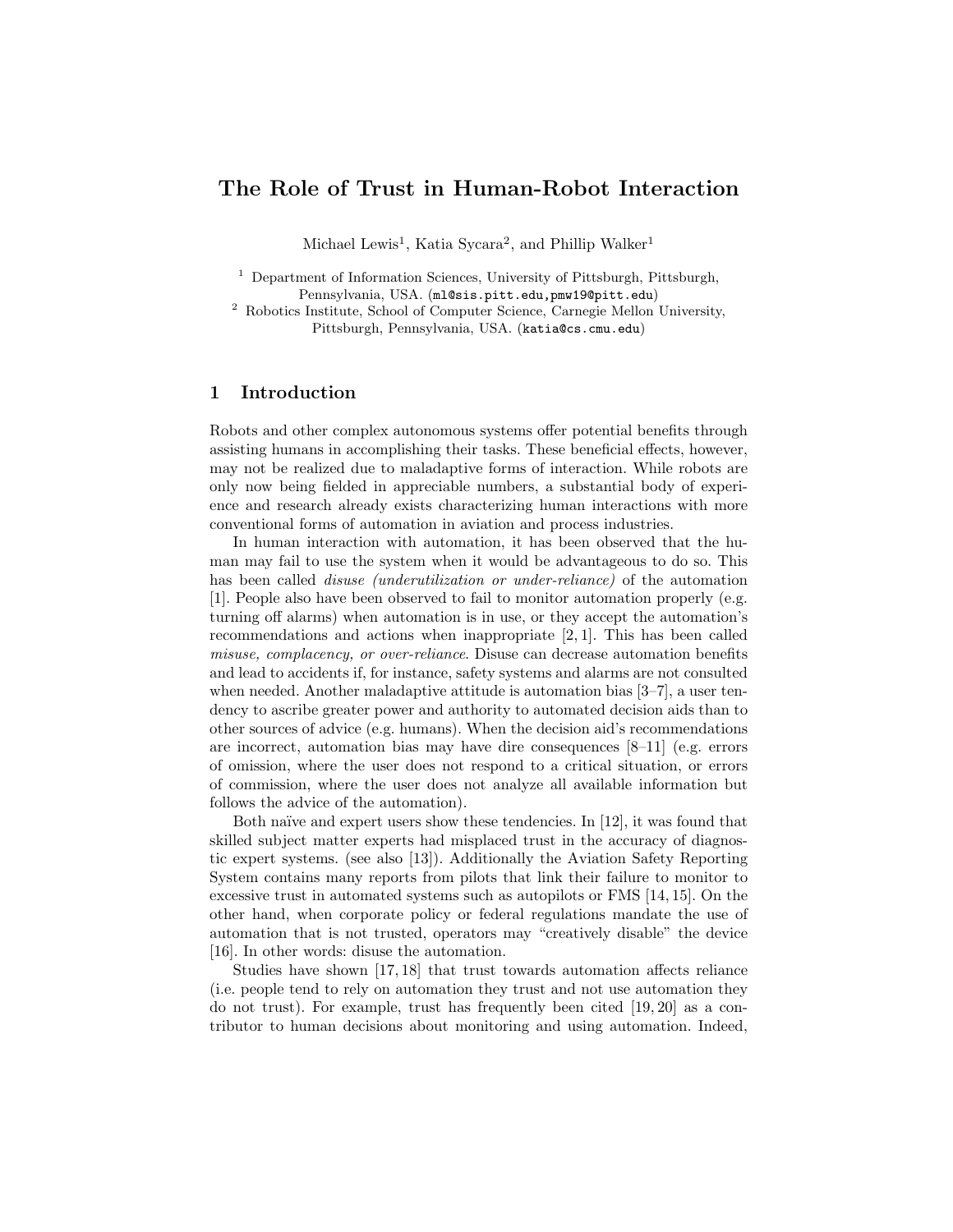within the literature on trust in automation, complacency is conceptualized interchangeably as the overuse of automation, the failure to monitor automation, and lack of vigilance [21–23]. For optimal performance of a human-automation system, human trust in automation should be well-calibrated. Both disuse and misuse of the automation has resulted from improper calibration of trust, which has also led to accidents [1, 24].

In [25], trust is conceived to be an "attitude that an agent (automation or another person) will help achieve an individual's goals in a situation characterized by uncertainty and vulnerability." A majority of research in trust in automation has focused on the relation between automation reliability and operator usage often without measuring the intervening variable, trust. The utility of introducing an intervening variable between automation performance and operator usage, however, lies in the ability to make more precise or accurate predictions with the intervening variable than without it. This requires that trust in automation be influenced by factors in addition to automation reliability/performance. The three dimensional (Purpose, Process, & Performance) model proposed by Lee & See [25], for example, presumes that trust (and indirectly, propensity to use) is influenced by a person's knowledge of what the automation is supposed to do (purpose), how it functions (process), and its actual performance. While such models seem plausible, support for the contribution of factors other than performance has typically been limited to correlation between questionnaire responses and automation use. Despite multiple studies in trust in automation, the conceptualization of trust and how it can be reliably modeled and measured is still a challenging problem.

In contrast to automation where system behavior has been pre-programmed and the system performance is limited to the specific actions it has been designed to perform, autonomous systems/robots have been defined as having intelligencebased capabilities that would allow them to have a degree of self governance, which enables them to respond to situations that were not pre-programmed or anticipated in the design. Therefore, the role of trust in interactions between humans and robots is more complex and difficult to understand.

In this chapter, we present the conceptual underpinnings of trust in Section 2, and then discuss models of, and the factors that affect, trust in automation in Sections 3 and 4, respectively. Next, we will discuss instruments of measuring trust in Section 5, before moving on to trust in the context of human-robot interaction (HRI) in Section 6 both in how humans influence robots, and vice versa. We conclude in Section 7 with open questions and areas of future work.

# 2 Conceptualization of Trust

Trust has been studied in a variety of disciplines (including social psychology, human factors, and industrial organization) for understanding relationships between humans or between human and machine. The wide variety of contexts within which trust has been studied leads to various definitions and theories of trust. The different context within which trust has been studied has led to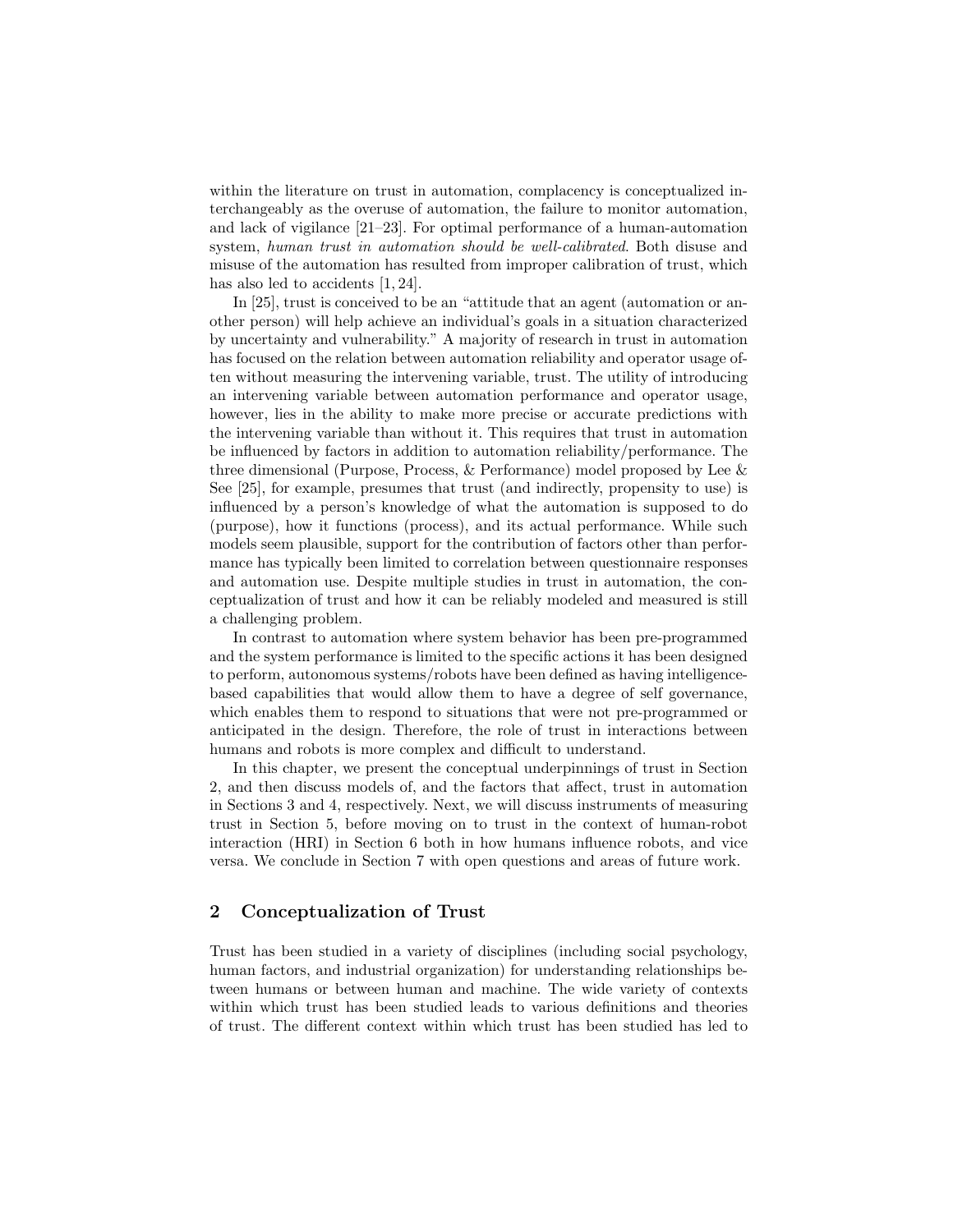definitions of trust as an attitude, an intention, or a behavior [26–28]. Both within the inter-personal literature and human-automation trust literature, a widely accepted definition of trust is lacking [29]. However, it is generally agreed that trust is best conceptualized as a multidimensional psychological attitude involving beliefs and expectations about the trustee's trustworthiness derived from experience and interactions with the trustee in situations involving uncertainty and risk [30]. Trust has also been said to have both cognitive and affective features. In the interpersonal literature, trust is also seen involving affective processes, since trust development requires seeing others as personally motivated by care and concern to protect the trustor's interests [31]. In the automation literature, cognitive (rather than affective) processes may play a dominant role in the determination of trustworthiness, i.e., the extent to which automation is expected to do the task that it was designed to do [32]. In the trust in automation literature, it has been argued that trust is best conceptualized as an attitude [25] and a relatively well accepted definition of trust is: "...an attitude which includes the belief that the collaborator will perform as expected, and can, within the limits of the designer's intentions, be relied on to achieve the design goals" [33].

# 3 Modeling Trust

The basis of trust can be considered as a set of attributional abstractions (trust dimensions) that range from the trustee's competence to its intentions. [32] combined the dimensions of trust from two works ([34] and [35]). Barber's model [34] is in terms of human expectations that form the basis of trust between human and machine. These expectations are persistence, technical competency, and fiduciary responsibility. Although in the subsequent literature, the number and concepts in the trust dimensions vary [25], there seems to be a convergence on the three dimensions—Purpose, Process, and Performance [25]—mentioned earlier, along with correspondences of those to earlier concepts, such as the dimensions in [34], and those of Ability, Integrity, and Benevolence [26]. Ability is the trustee competence in performing expected actions, benevolence is the trustee intrinsic and positive intentions towards the trustor, and integrity is trustee's adherence to a set of principles that are acceptable to the trustor. [26].

Both trust in automation [17] and interpersonal relations literature [36–39] agree that trust relations are dynamic and varying over time. There are three phases that characterize trust over time: trust formation, where trustors choose to trust trustees and potentially increase their trust over time, trust dissolution, where trustors decide to lower their trust in trustees after a trust violation has occurred, and trust restoration where trust stops decreasing after a trust violation and gets restored (although potentially not to the same level as before the trust violation). Early in the relationship, the trust in the system is based on the predictability of the system's behavior. Work in the literature has shown shifts in trust in response to changes in properties and performance of the automation [32, 19]. When the automation performed reliably, operator trust increased over time and vice versa. Varying levels of trust were also positively correlated with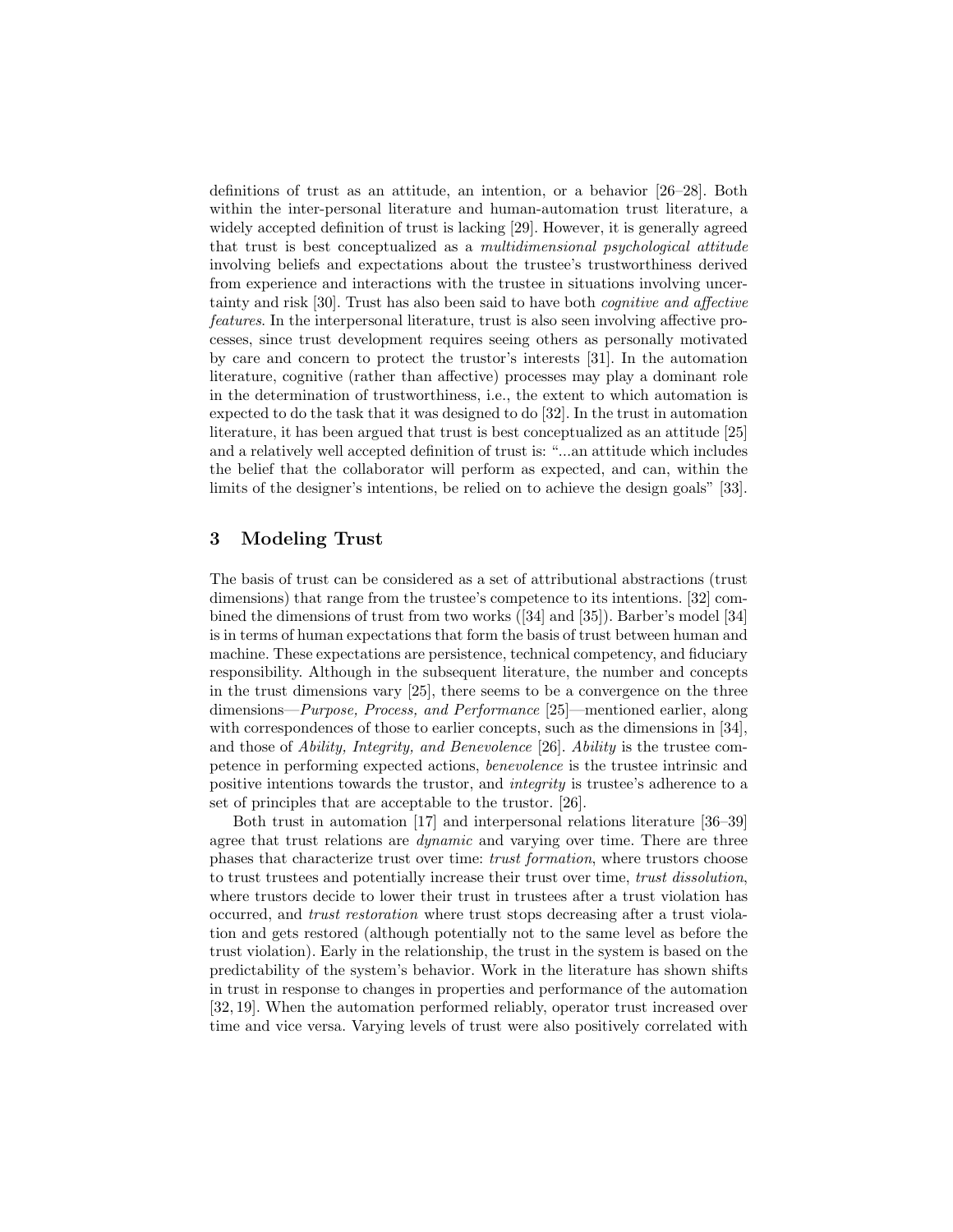the varying levels of automation use. As trust decreased, for instance, manual control became more frequent. As the operator interacts with the system, he/she attributes dependability to the automation. Prolonged interaction with the automation leads the operator to make generalizations about the automation and broader attributions about his belief in the future behavior of the system (faith). There is some difference in the literature as to when exactly faith develops in the dynamic process of trust development. Whereas [35] argue that interpersonal trust progresses from predictability to dependability to faith, [17] suggest that for trust in automation, faith is a better predictor of trust early rather than late in the relationship.

Some previous work has explored trust with respect to automation vs. human trustee [18]. Their results indicate (a) the dynamics of trust are similar, in that faults diminish trust both towards automation or another human, (b) the sole predictor of reliance on automation was the difference between trust and selfconfidence, and (c) participants, in human-human experiments, were more likely to delegate a task to a human when the human was thought to have a low opinion of their own trustworthiness. In other words, when participants thought their own trustworthiness in the eyes of others was high, they were more likely to retain control over a task. However, trustworthiness played no role when the collaborative partner was an automated controller, i.e. only participants' own confidence in their performance determined their decision to retain/obtain control. Other work on trust in humans vs. trust in automation [40] explored the extent to which participants trusted identical advice given by an expert system under the belief that it was given by a human or a computer. The results of these studies were somewhat contradictory however. In one study, participants were more confident in the advice of the human (though their agreement with the human advice did not vary vs. their agreement on the expert system's advice), while in the second study, participants agreed more with the advice of the expert system, but had less confidence in the expert system. Similar contradictory results have been shown in HRI studies, where work indicated that errors by a robot did not affect participants' decisions of whether or not to follow the advice of a robot [41], yet did affect their subjective reports of the robot's reliability and trustworthiness [42]. Study results by [2], however, indicated that reliance on a human aid was reduced in situations of higher risk.

### 4 Factors Affecting Trust

The factors that are likely to affect trust in automation have generally been categorized as those pertaining to automation, the operator, and the environment. Most work on factors that have been empirically researched pertains to characteristics of the automation. Here we briefly present relevant work on the most important of these factors.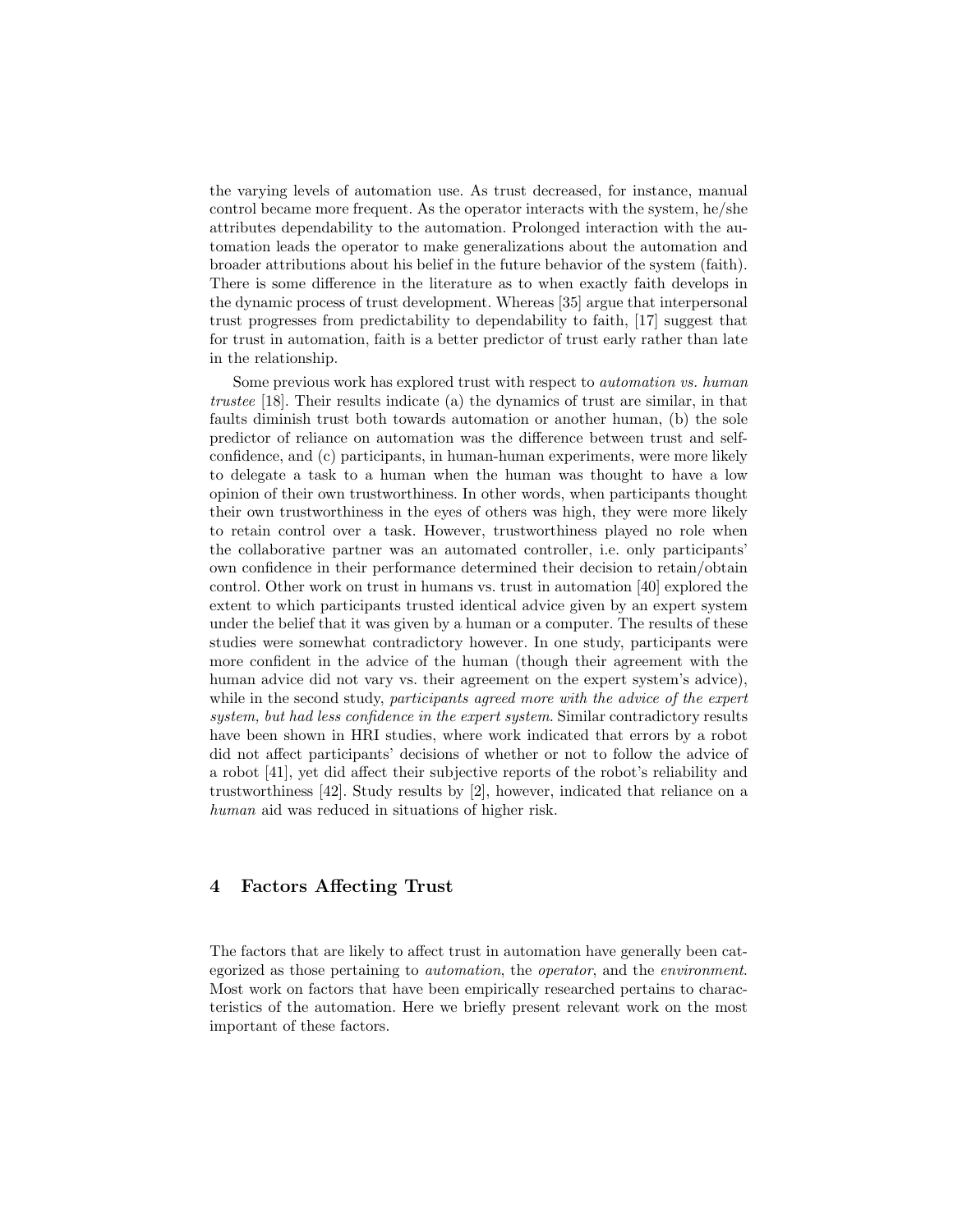#### 4.1 System Properties

The most important correlates of use of automation have been system reliability and effects of system faults. Reliability typically refers to automation that has some error rate—for example, misclassifying targets. Typically this rate is constant and data is analyzed using session means. Faults are typically more drastic, such as controller that fails making the whole system behave erratically. Faults are typically single events and studied as time series.

System reliability: Prior literature has provided empirical evidence that there is a relationship between trust in automation and the automation's reliability [33, 43, 23, 1, 44]. Research shows [27] that declining system reliability can lead to systematic decline in trust and trust expectations, and most crucially, these changes can be measured over time. There is also some evidence that only the most recent experiences with the automation affect trust judgments [19, 24].

System faults: System faults are a form of system reliability, but are treated separately because they concern discrete system events and involve different experimental designs. Different aspects of faults influence the relation between trust and automation. Lee and Moray [19] showed that in the presence of continual system faults, trust in the automation reached its lowest point only after six trials, but trust did recover gradually even as faults continued. The magnitude of system faults has differential effects on trust (smaller faults had minimal effect on trust while large faults negatively affected trust and were slower to recover the trust). Another finding [17] showed that faults of varying magnitude diminished trust more than large constant faults. Additionally, it was found that when faults occurred in a particular subsystem, the corresponding distrust did spread to other functions controlled by the same subsystem. The distrust did not, however, spread to independent or similar subsystems.

System predictability: Although system faults affect the trust in the automation, this happens when the human has little a priori knowledge about the faults. Research has shown that when people have prior knowledge of faults, these faults do not necessarily diminish trust in the system [43, 18]. A plausible explanation is that knowing that the automation may fail reduces the uncertainty and consequent risk associated with use of the automation. In other words, predictability may be as (or more) important as reliability.

System intelligibility and transparency: Systems that can explain their reasoning will be more likely to be trusted, since they would be more easily understood by their users [45–48]. Such explanatory facility may also allow the operator to query the system in periods of low system operation in order to incrementally acquire and increase trust.

Level of Automation: Another factor that may affect trust in the system is its level of automation (i.e. the level of functional allocation between the human and the system). It has been suggested [20, 32] that system understandability is an important factor for trust development. In their seminal work on the subject [49], Sheridan and Verplank propose a scale for assessing the level of automation in a system from 0-10, with 0 being no autonomy and 10 being fully autonomous. Since higher levels of automation are more complex, thus potentially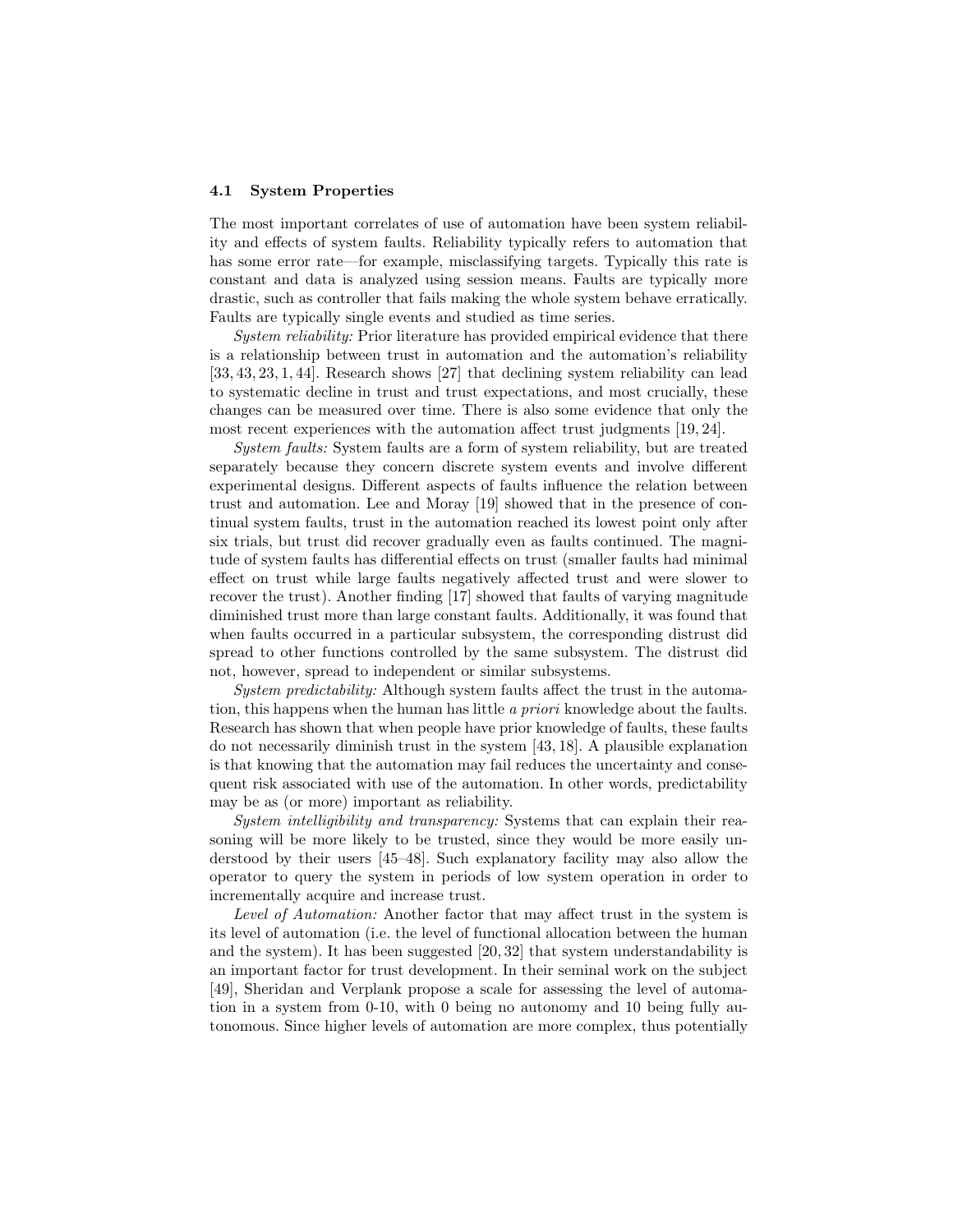more opaque to the operator, higher levels of automation may engender less trust. Some limited empirical work suggests that different levels of automation may have different implications for trust  $[27]$ . Their work based on Level 3  $[49]$ automation did not show same results when conducted with Level 7 (higher) automation.

#### 4.2 Properties of the Operator

Propensity to trust: In the sociology literature [50] it has been suggested that people have different propensity to trust others and it has been hypothesized that this is a stable personality trait. In the trust in automation literature, there is very limited empirical work on the propensity to trust. Some evidence is provided in [1] suggests that operator's overall propensity to trust is distinct from trust towards a specific automated system. In other words, it may be the case that an operator has high propensity to trust in automation in general, but faced with a specific automated system, their trust may be very low.

Self Confidence: Self-confidence is a factor of individual difference and one of the few operator characteristics that has been studied in the trust in automation literature. Work in [51] suggested that when trust was higher than self-confidence, automation, rather than manual control would be used and vice versa when trust was lower than self-confidence. However, later work [27], which was conducted with a higher level of automation than [51], did not obtain similar results. It was instead found that trust was influenced by properties of the system (e.g., real or apparent false diagnoses) while self-confidence was influenced by operator traits and experiences (e.g. whether they had been responsible for accidents). Furthermore, it was also found that self-confidence was not affected by system reliability. This last finding was also suggested in the work of [18] which found that self-confidence was not lowered by shifts in automation reliability.

Individual Differences and Culture: It has been hypothesized, and supported by various studies, that individual differences [15, 51–53] and culture [54] affect the trust behavior of people. The interpersonal relations literature has identified many different personal characteristics of a trustor, such as self-esteem [50, 55], secure attachment [56], and motivational factors [57] that contribute to the different stages in the dynamics of trust. Besides individual characteristics, sociocultural factors that contribute to differences in trust decisions in these different trust phases have also been identified [58–60, 39]. For example, combinations of socio-cultural factors that may result in quick trust formation (also called "swift trust" formation in temporary teams [61]) are time pressure [62] and high power distance with authority [63]. People in high power distance (PD) societies expect authority figures to be benign, competent and of high integrity. Thus people in high power distance societies will engage in less vigilance and monitoring for possible violations by authority figures. To the extent then that people of high PD cultures perceive the automation as authoritative, they should be quick to form trust. On the other hand, when violations occur, people in high PD cultures should be slow to restore trust once violations have occurred [64]. Additionally,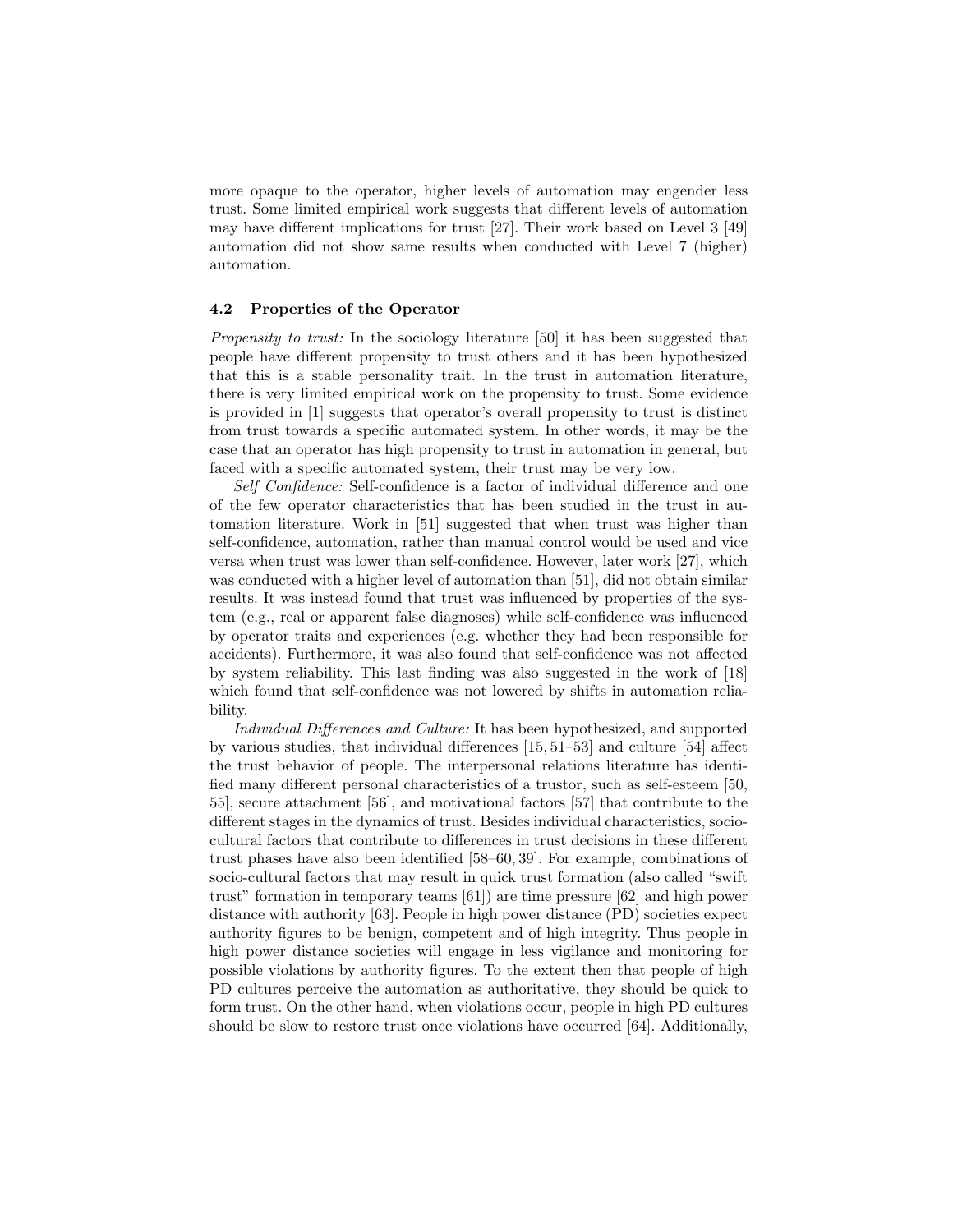it has been shown [65] via replication of Hofstede's [66] cultural dimensions for a very large-scale sample of pilots, that even in such a highly specialized and regulated profession, national culture still exerts a meaningful influence on attitude and behavior over and above the occupational context.

To date, only a handful of studies consider cultural factors and potential differences in the context of trust in automation, with [67] [68] and [69] being exceptions. As the use of automation gets increasingly globalized, it is imperative that we gain an understanding on how trust in automation is conceptualized across cultures and how it influences operator reliance and use of automation, and overall human-system performance.

### 4.3 Environmental Factors

In terms of environmental factors that influence trust in automation, risk seems most important. Research in trust in automation suggests that reliance on automation is modulated by the risk present in the decision to use the automation [70]. People are more averse to using the automation if negative consequences are more probable and, once trust has been lowered, it takes people longer to reengage the automation in high-risk vs. low risk situations [43]. However, knowing the failure behavior of the automation in advance may modify the perception of risk, in that people's trust in the system does not decrease [70].

# 5 Instruments for Measuring Trust

While a large body of work on trust in automation and robots has developed over the past two decades, standardized measures have remained elusive with many researchers continuing to rely on short idiosyncratically worded questionnaires. Trust (in automation) refers to a cognitive state or attitude, yet it has most often been studied indirectly through its purported influence on behavior often without any direct cognitive measure. The nature and complexity of the tasks and failures studied has varied greatly ranging from simple automatic target recognition (ATR) classification [4], to erratic responses of a controller embedded within a complex automated system [51] to robots misreading QR codes [71]. The variety of reported effects (automation bias, complacency, reliance, compliance, etc.) mirror these differences in tasks and scenarios. [72] and [73] have criticized the very construct of trust in automation on the basis of this diversity as an unfalsifiable "folk model" without clear empirical grounding. Although the work cited in the reply to these criticism in [44] as well as the large body of work cited in the review by [23] have begun to examine the interrelations and commonalities of concepts involving trust in automation, empirical research is needed to integrate divergent manifestations of trust within a single task/test population so that common and comparable measures can be developed.

Most "measures" of trust in automation since the original study [17] have been created for individual studies based on face validity and have not in general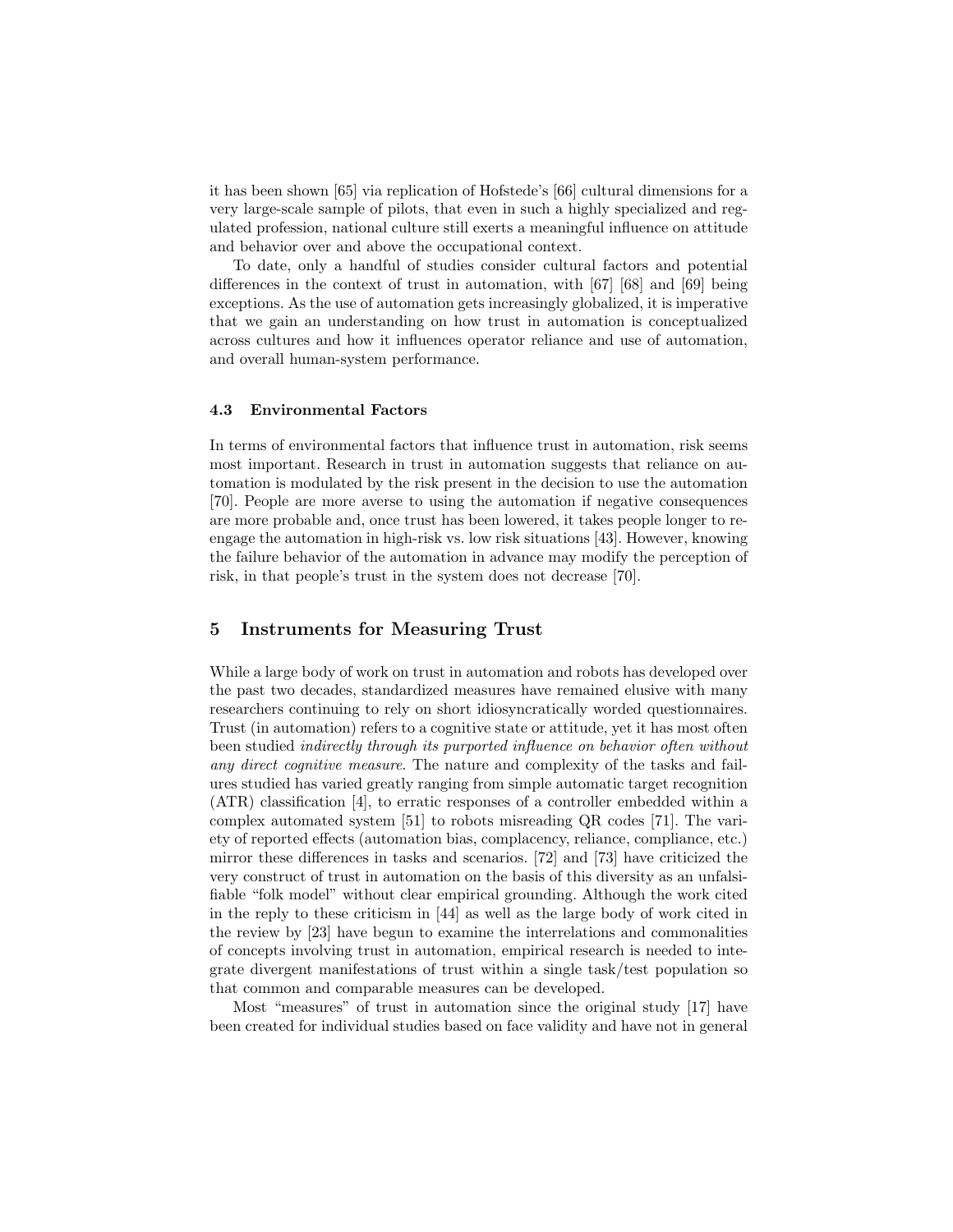benefited from the same rigor in development and validation that has characterized measures of interpersonal trust. "Trust in automation" has been primarily understood through its analogy to interpersonal trust and more sophisticated measures of trust in automation have largely depended on rationales and dimensions developed for interpersonal relations, such as ability, benevolence, and integrity.

Three measures of trust in automation, Empirically Derived (ED), Human-Computer Trust (HTC), and SHAPE Automation Trust Index (SATI) have benefited from systematic development and validation. The Empirically Derived 12 item scale developed by [74] was systematically developed, subjected to a validation study [75] and used in other studies [76]. In [74], they developed their scale in three phases beginning with a word elicitation task. They extracted a 12 factor structure used to develop a 12-item scale based on examination of clusters of words. The twelve items roughly correspond to the classic three dimensions: benevolence (purpose), integrity (process), and ability (performance).

The Human-Computer Trust (HTC) instrument developed in [28] demonstrated construct validity and high reliability within their validation sample and has subsequently been used to assess automation in air traffic control (ATC) simulations, most recently in [77]. Subjects initially identified constructs that they believed would affect their level of trust in a decision aid. Following refinement and modification of the constructs and potential items, the instrument was reduced to five constructs (reliability, technical competence, understandability, faith, and personal attachment). A subsequent principal components analysis limited to five factors found most scale items related to these factors.

The SHAPE Automation Trust Index, SATI, [78] developed by the European Organization for the Safety of Air Navigation is the most pragmatically oriented of the three measures. Preliminary measures of trust in ATC systems were constructed based on literature review and a model of the task. This resulted in a seven dimensional scale (reliability, accuracy, understanding, faith, liking, familiarity, and robustness). The measure was then refined in focus groups with air traffic controllers from different cultures rating two ATC simulations. Scale usability evaluations, and construct validity judgments were also collected. The instrument/items have reported reliabilities in the high 80's but its constructs have not been empirically validated.

All three scales have benefited from empirical study and systematic development yet each has its flaws. The ED instrument in [74], for instance, addresses trust in automation in the abstract without reference to an actual system and as a consequence appears to be more a measure of propensity to trust than trust in a specific system. A recent study [79] found scores on the ED instrument to be unaffected by reliability manipulations that produced significant changes in ratings of trust on other instruments. The HTC was developed from a model of trust and demonstrated agreement between items and target dimensions but stopped short of confirmatory factor analysis. Development of the SATI involved the most extensive pragmatic effort to adapt items so they made sense to users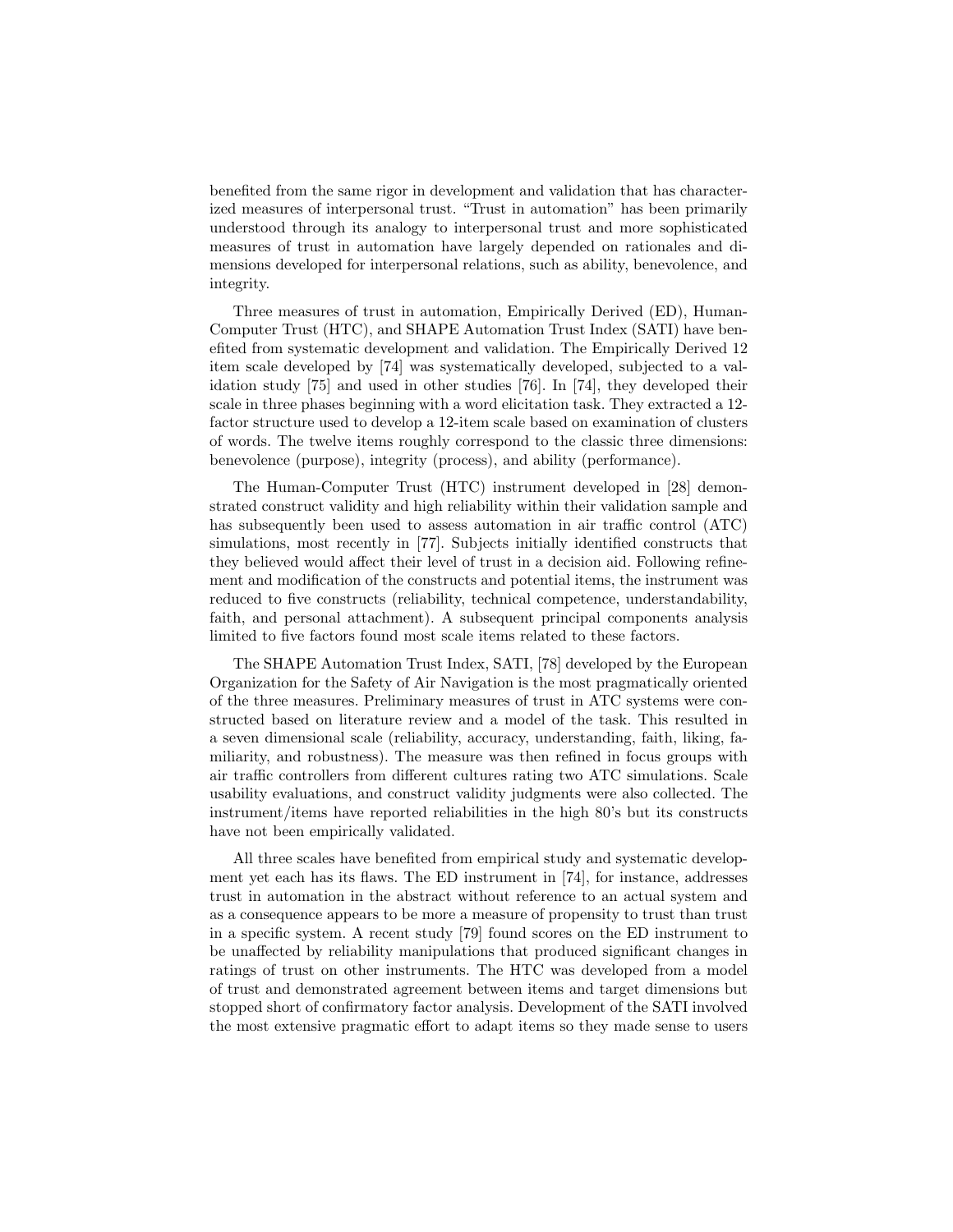and captured aspects of what users believed contributed to trust. However, SATI development neglected psychometric tests of construct and content validity.

A recent effort [80, 81] has led to a general measure of trust in automation validated across large populations in three diverse cultures, US, Taiwan and Turkey, as representative of Dignity, Face, and Honor cultures [82]. The Crosscultural measure of trust is consistent with the three (performance, purpose, process) dimensions of [83, 25] and contains two 9 item scales, one measuring the propensity to trust as in [74] and the other measuring trust in a specific system. The second scale is designed to be administered repeatedly to measure the effects of manipulations expected to affect trust while the propensity scale is administered once at the start of an experiment. The scales have been developed and validated for US, Taiwanese, and Turkish samples and are based on 773 responses (propensity scale) and 1673 responses (specific scale).

The Trust Perception Scale-HRI [84, 79] is a psychometrically-developed 40 item instrument intended to measure human trust in robots. Items are based on data collected identifying robot features from pictures and their perceived functional characteristics. While development was guided by the triadic (human, robot, environment) model of trust inspired by the meta-analysis in [85], a factor analysis of the resulting scale found four components corresponding roughly to capability, behavior, task, and appearance. Capability and behavior correspond to two of the dimensions commonly found in interpersonal trust [83] and trust in automation [25], while appearance may have a special significance for trust in robots. The instrument was validated in same-trait and multi-trait analyses producing changes in rated trust associated with manipulation of robot reliability. The scale was developed based on 580 responses and 21 validation participants.

The HRI Trust Scale [86] was developed from items based on five dimensions (team configuration, team process, context, task, and system) identified by 11 subject matter experts (SMEs) as likely to affect trust. A 100 participant Mechanical Turk sample was used to select 37 items representing these dimensions. The HRI Trust Scale is incomplete as a sole measure of trust and is intended to be paired with Rotter's [50] interpersonal trust inventory when administered. While Lee & See's dimensions [25] other than "process" are missing from the HRI scale, they are represented in Rotter's instrument.

Because trust in automation or robots is an attitude, self-report through psychometric instruments such as these provides the most direct measurement. Questionnaires, however, suffer from a number of weaknesses. Because they are intrusive, measurements cannot be conveniently taken during the course of a task but only after the task is completed. This may suffice for automation such as ATR where targets are missed at a fixed rate and the experimenter is investigating the effect of that rate on trust [4], but it does not work in measuring moment to moment trust in a robot reading QR codes to get its directions [71].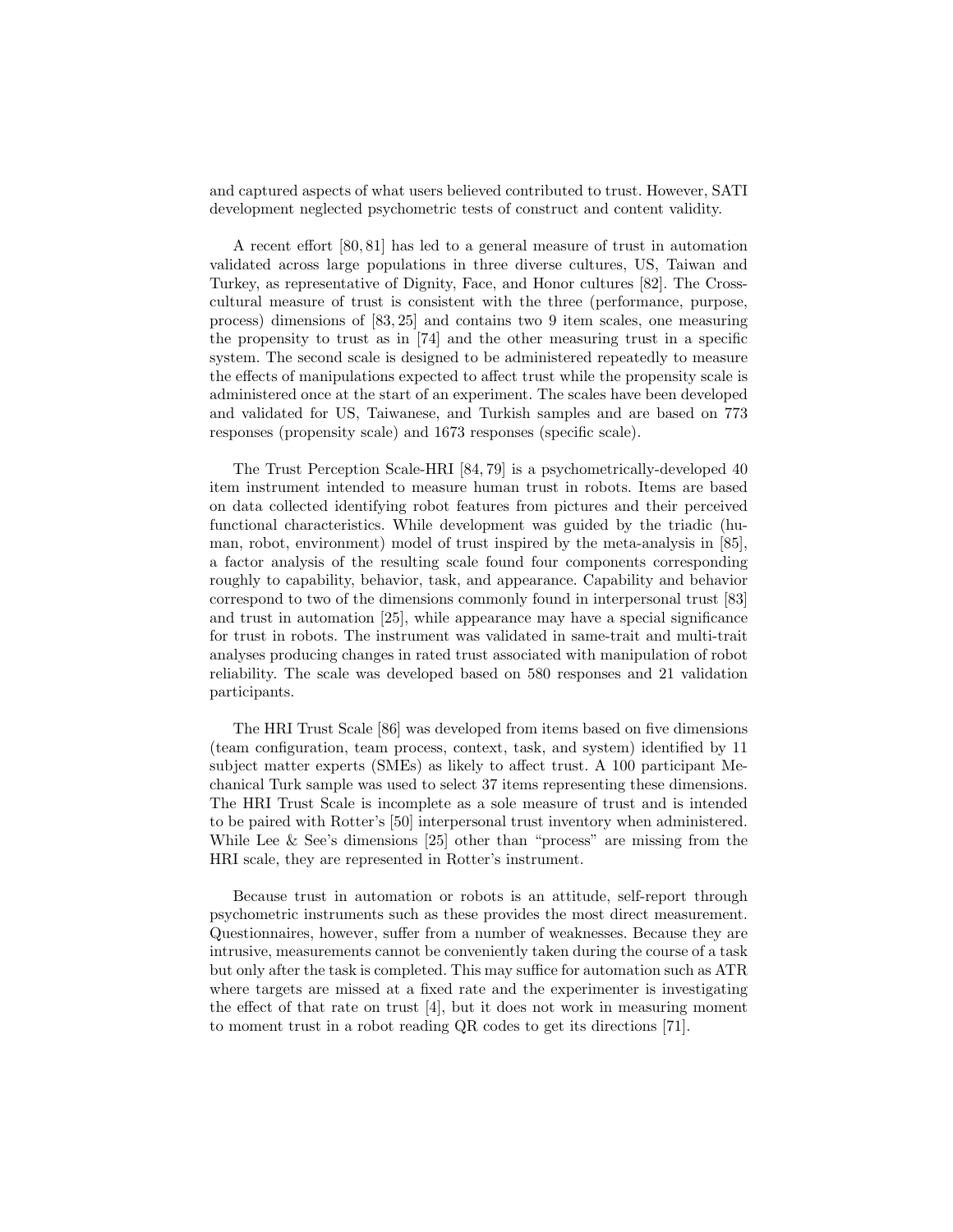# 6 Trust in Human Robot Interaction

Robots are envisioned to be able to process many complex inputs from the environment and be active participants in many aspects of life, including work environments, home assistance, battlefield and crisis response, and others. Therefore, robots are envisioned to transition from tool to teammate as humans transition from operator to teammate in an interaction more akin to human-human teamwork. These envisioned transitions raise a number of general questions: How would human interaction with the robot be affected? How would performance of the human-robot team be affected? How would human performance or behavior be affected? Although there are numerous tasks, environments, and situations of human-robot collaboration, in order to best clarify the role of trust we distinguish two general types of interactions of humans and robots: performance-based interactions, where the focus is on the human influencing/controlling the robot so it can perform useful tasks for the human, and social-based interactions, where the focus is on how the robot's behavior influences human's beliefs and behavior. In both these cases, the human is the trustor and the robot the trustee. In particular, in performance based interactions there is a particular task with a clear performance goal. An example of performance-based interactions is where human and robot collaborate in manufacturing assembly, or a UAV performing surveillance and recognition of victims in a search and rescue mission. Here measures of performance could be accuracy and timing to complete the task. On the other hand, in social interactions, the performance goal is not as crisply defined. An example of such a task is the ability of a robot to influence a human to reveal private knowledge, or how a robot can influence a human to take medicine or do useful exercises.

#### 6.1 Performance-Based Interaction: Humans Influencing Robots

A large body of HRI research investigating factors thought to affect behavior via trust, such as reliability, rely strictly on behavioral measures without reference to trust. Meyer's [87] expected value (EV) theory of alarms provides one alternative by describing the human's choice as one between compliance (responding to an alarm) and reliance (not responding in the absence of an alarm). The expected values of these decisions are determined by the utilities associated with an uncorrected fault, the cost of intervention and the probabilities of misses (affecting reliance) and false alarms (affecting compliance). Research in [88], for example, investigated the effects of unmanned aerial vehicle (UAV) false alarms and misses on operator reliance inferred from longer reaction times for misses and compliance inferred from shorter reaction times to alarms. While reliance/compliance effects were not found, higher false alarm rates correlated with poorer performance on a monitoring task, while misses correlated with poorer performance on a parallel inspection task. A similar study by [89] of unmanned ground vehicle (UGV) control found participants with higher perceived attentional control were more adversely affected by false alarms (under-compliance) while those with low perceived attentional control were more strongly affected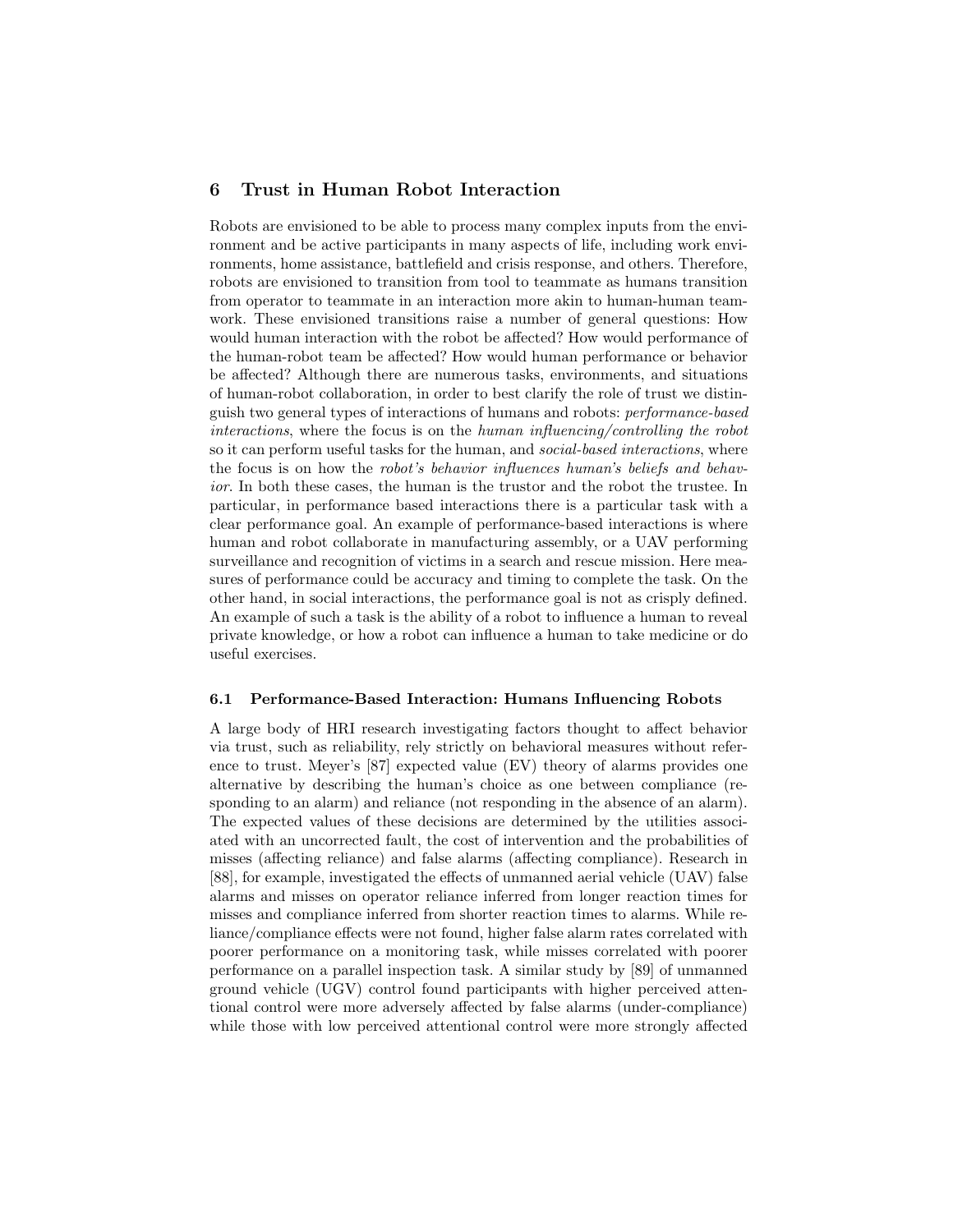by misses (over-reliance). Reliance and compliance can be measured in much the same way for homogeneous teams of robots as illustrated by a follow up study of teams of UGVs [90] of similar design and results. A similar study [91] involved multiple UAVs manipulating ATR reliability and administering a trust questionnaire, again finding that ratings of trust increased with reliability.

Transparency, common ground, or shared mental models involve a second construct ("process" [25] or "integrity" [26]) believed to affect trust. According to these models, the extent to which a human can understand the way in which an autonomous system works and predict its behavior will influence trust in the system. There is far less research on effects of transparency, with most involving level of automation manipulations. An early study [92] in which all conditions received full information found best performance for an intermediate level of automation that facilitated checks of accuracy (was transparent). Participants, however, made substantially greater use of a higher level of automation that provided an opaque recommendation. In this study, ratings of trust were affected by reliability but not transparency. More recent studies have equated transparency with additional information providing insight into robot behavior. Researchers in [93] compared conditions in which participants observed a simulated robot represented on a map by a status icon (level of transparency 1), overlaid with environmental information such as terrain (level 2), or with additional uncertainty and projection information (level 3). Note that these levels are distinct from Sheridan's Levels of Automation mentioned previously. What might appear as erratic behavior in level 1, for example, might be "explained"' by the terrain being navigated in level 2. Participant's ratings of trust were higher for levels 2 and 3. A second study manipulated transparency by comparing minimal (such as static image) contextual (such as video clip) and constant (such as video) information for a simulated robot team mate with which participants had intermittent interactions but found no significant differences in trust. In [94], researchers took a different approach to transparency by having a simulated robot provide "explanations" of its actions. The robot guided by a POMDP model can make different aspects of its decision making such as beliefs (probability of dangerous chemicals in building) or capabilities (ATR has 70% reliability) available to its human partner. Robot reliability affected both performance and trust. Explanations did not improve performance but did increase trust among those in the high reliability condition. As these studies suggest, reliability appears to have a large effect on trust, reliance/compliance, and performance, while transparency about function has a relatively minor one, primarily influencing trust. The third component of trust in robot's "purpose" [25] or "benevolence" [26] has been attributed [95–97] to "transparency" as conveyed by appearance discussed in 6.2. By this interpretation, matching human expectations aroused by a robot's appearance to its purpose and capabilities can make interactions more transparent by providing a more accurate model to the human.

Studies discussed to this point have treated trust as a dependent variable to be measured at the end of a trial and have investigated whether or not it had been affected by characteristics of the robot or situation. If trust of a robot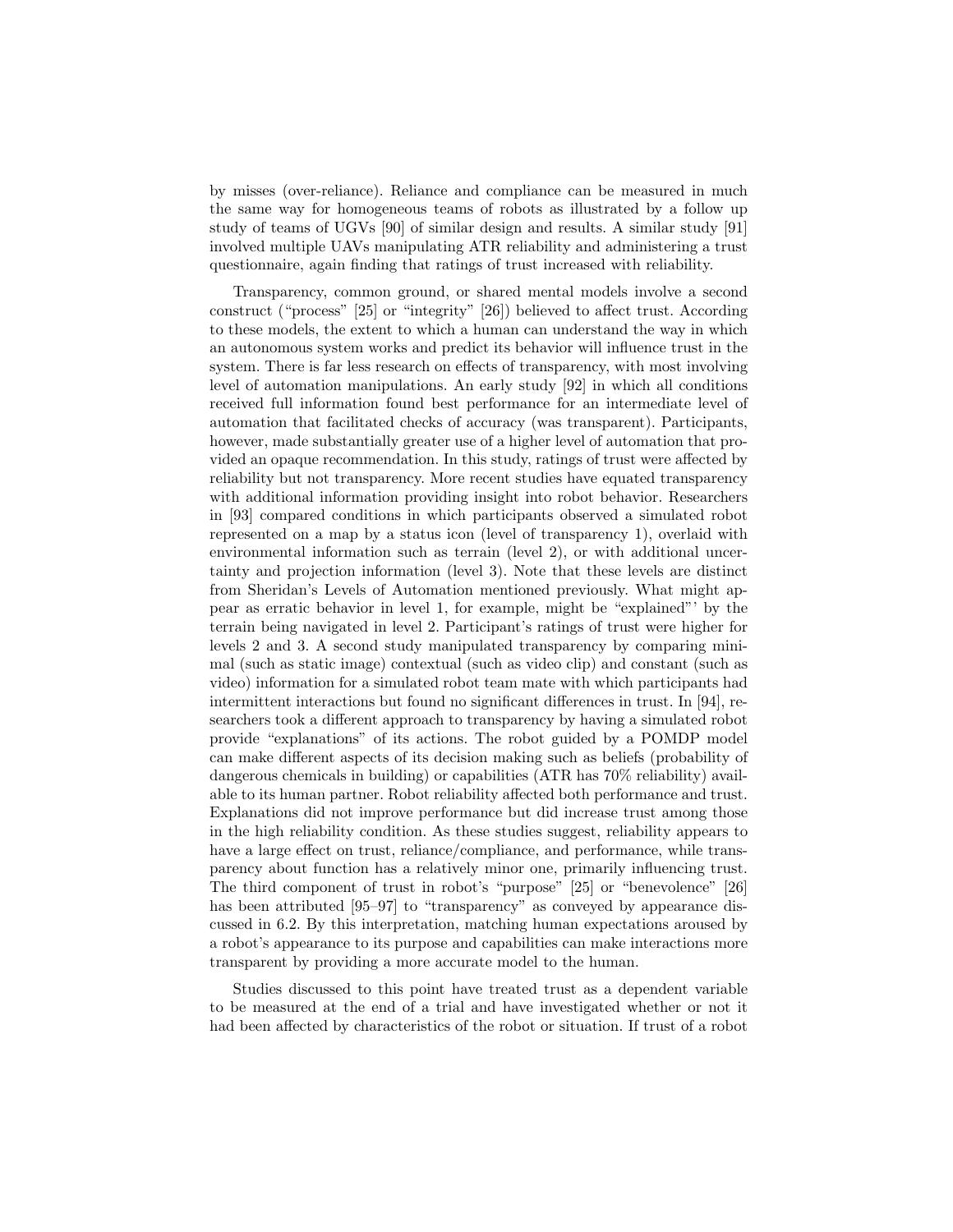is modified through a process of interaction, however, it must be continuously varying as evidence accumulates of its trustworthiness or untrustworthiness. This was precisely the conception of trust investigated by Lee and Moray [19] in their seminal study but has been infrequently employed since. An recent example of such a study is reported in [98] where a series of experiments addressing temporal aspects of trust involving levels of automation and robot reliability have been conducted using a robot navigation and barriers task. In that task, a robot navigates through a course of boxes with labels that the operator can read through the robot's camera and QR codes presumed readable by the robot. The labels contain directions such as "turn right" or "U turn". In automation modes, robots follow a predetermined course with "failures" appearing to be misread QR codes. Operators can choose either the automation mode or a manual mode in which they determine the direction the robot takes. An initial experiment [98] investigated the effects of reliability drops at different intervals across a trial, finding that decline in trust as measured by post trial survey was greatest if the reliability decline occurred in the middle or final segments. In subsequent experiments, trust ratings were collected continuously by periodic button presses indicating increase or decrease in trust. These studies [99, 71] confirmed the primacy-recency bias in episodes of unreliability and the contribution of transparency in the form of confidence feedback from the robot.

Work in [100] collected similar periodic measures of trust using brief periodically presented questionnaires to participants performing a multi-UAV supervision task to test effects of priming on trust. These same data were used to fit a model similar to that formalized by [101] using decision field theory to address the decision to rely on the automation/robot's capabilities or to manually intervene based on the balance between the operator's self-confidence and her trust in the automation/robot. The model contains parameters characterizing information conveyed to operator, inertia in changing beliefs, noise, uncertainty, growth-decay rates for trust and self-confidence, and an inhibitory threshold for shifting between responses. By fitting these parameters to human subject data, the time course of trust (as defined by the model) can be inferred. An additional study of UAV control [102] has also demonstrated good fits for dynamic trust models with matches within 2.3% for control over teams of UGVs. By predicting effects of reliability and initial trust on system performance, such models might be used to select appropriate levels of automation or provide feedback to human operators. In another study involving assisted driving [103], the researchers use both objective (car position, velocity, acceleration, and lane marking scanners) and subjective (gaze detection and foot location) to train a mathematical model to recognize and diagnose over-reliance on the automation. The authors show that their models can be applied to other domains outside automation-assisted driving as well.

Willingness to rely on the automation has been found in the automation literature to correlate with user's self-confidence in their ability to perform the task [51]. It has been found that if a user is more confident in their own ability to perform the task, they will take control of the automation more frequently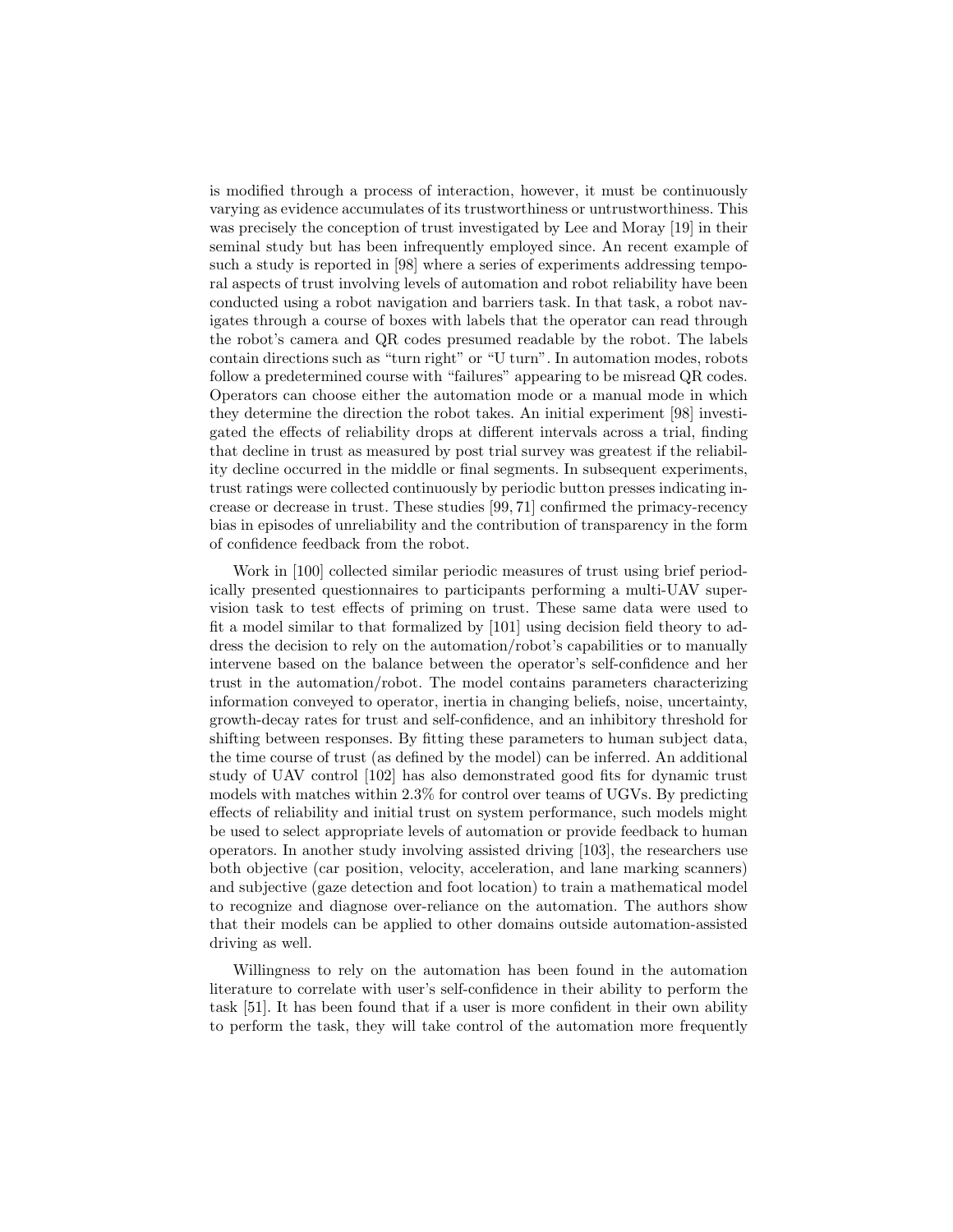if they perceive that the automation does not perform well. However, as robots are envisioned to be deployed in increasingly risky situations, it may be the case that a user (e.g. a soldier) may elect to use a robot for bomb disposal irrespective of his confidence in performing the task. Another factor that has considerably influenced use of automation is user workload. It has been found in the literature that users exhibit over-reliance [104, 105] on the automation in high workload conditions.

Experiments in [42] show that people over-trusted a robot in fire emergency evacuation scenarios conducted with a real robot in a campus building, although the robot was shown to be defective in various ways (e.g. taking a circuitous route rather then the efficient route in guiding the participant in a waiting room before the emergency started). It was hypothesized by the experimenters that the participants, having experienced an interaction with a defective robot, would decrease their trust (as opposed to a non-defective robot), and also that participants' self-reported trust would correlate with their behavior (i.e their decision to follow the robot or not). The results showed that, in general, participants did not rate the non-efficient robot as a bad guide, and even the ones that rated it poorly still followed it during the emergency. In other words, trust rating and trust behavior were not correlated. Interestingly enough, participants in a previous study with similar scenarios of emergency evacuation in simulation by the same researchers [106] behaved differently, namely participants rated less reliant simulated robots as less trustworthy and were less prone to follow them in the evacuation. The results from the simulation studies of emergency evacuation, namely positive correlation between participants' trust assessment and behavior, are similar to results in low risk studies [71]. These contradictory results point strongly that more research needs to be done to refine robot, operator and task-context variables and relations that would lead to correct trust calibration, and better understanding of the relationship between trust and performance in human robot interaction.

One important issue is how an agent forms trust on agents it has not encountered before. One approach from the literature in multiagent systems (MAS) investigates how trust forms in ad hoc groups, where agents that had not interacted before come together for short periods of time to interact and achieve a goal, after which they disband. In such scenarios, a decision tree model based on both trust and other factors (such as incentives and reputation) can be used [107]. A significant problem in such systems, known as the cold start problem, is that when such groups form there is little to no prior information on which to base trust assessments. In other words, how does an agent choose who to trust and interact with when they have no information on any agent? Recent work has focused on bootstrapping such trust assessments by using stereotypes [108]. Similar to stereotypes used in interpersonal interactions among humans, stereotypes in MAS are quick judgements based on easily observable features of the other agent. However, whereby human judgements are often clouded by cultural or societal biases, stereotypes in MAS can be constructed in a way that maximizes the accuracy. Further work by the researchers in [109] shows how stereotypes in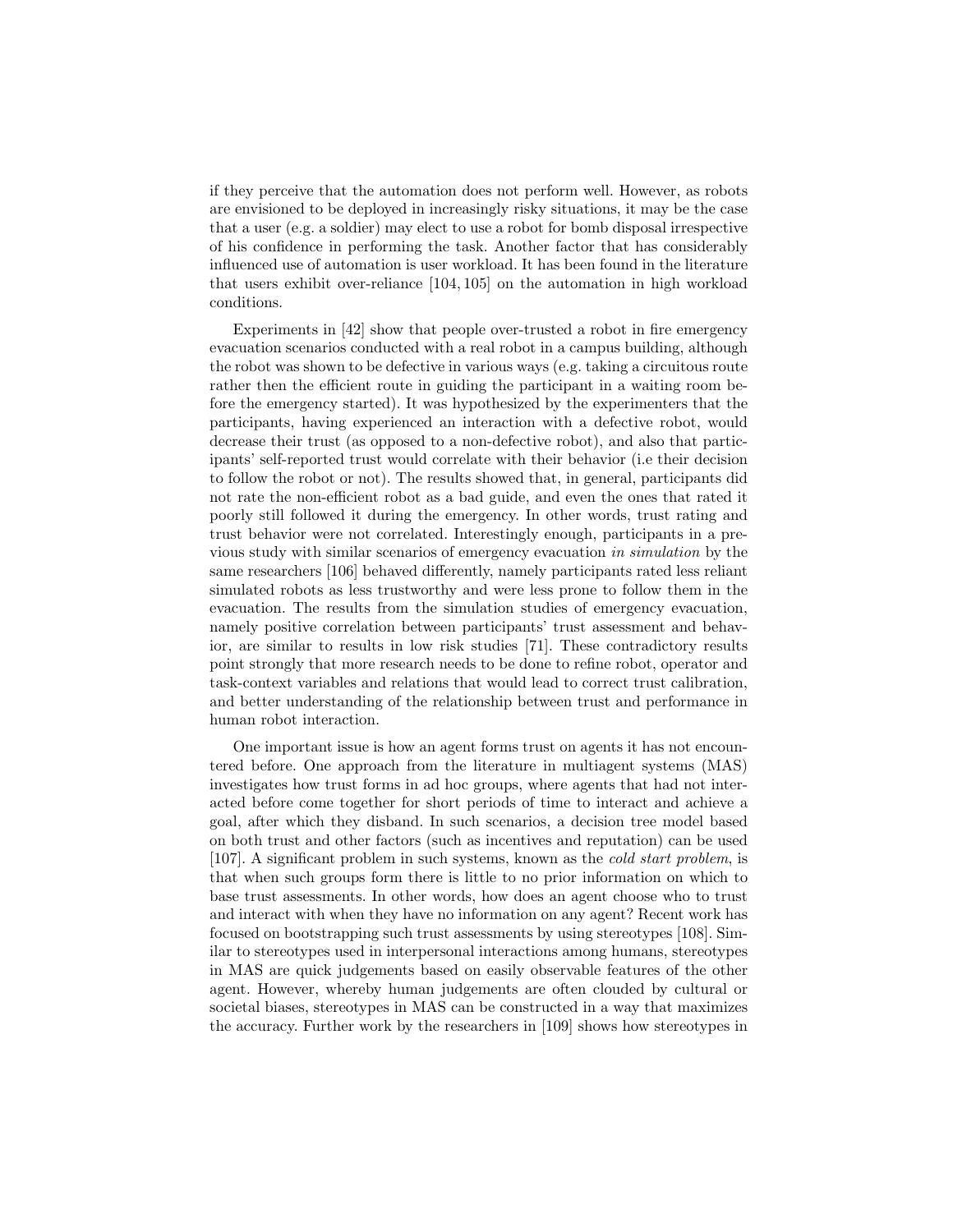MAS can be spread throughout the group to improve others' trust assessments, and can be used by agents to detect unwanted biases received from others in the group. In [110], the authors show how this work can be used by organizations to create decision models based on trust assessments from stereotypes and other historical information about the other agents.

Towards Co-adaptive Trust In other studies [111, 112], Xu and Dudek create an online trust model to allow a robot or other automation to assess the operator's trust in the system while a mission is ongoing, using the results of the model to adjust the automation behavior on the fly to adapt to the estimated trust level. Their end goal is trust-seeking adaptive robots, which seek to actively monitor and adapt to the estimated trust of the user to allow for greater efficiency in human-robot interactions. Importantly, the authors combined common objective, yet indirect, measures of trust (such as quantity and type of user interaction), with a subjective measure in the form of periodical queries to the operator about their current degree of trust.

In an attempt to develop an objective and direct measure of trust the human has in the system, the authors of [113] use a mathematical decision model to estimate trust by determining the expected value of decisions a trusting operator would make, and then evaluate the user's decisions in relation to this model. In other words, if the operator deviates largely from the expected value of their decisions, they are said to be less trusting, and vice versa. In another study [114], the authors use two-way trust to adjust the relative contribution of the human input to that of the autonomous controller, as well as the haptic feedback provided to the human operator. They model both robot-to-human and humanto-robot trust, with lower values of the former triggering higher levels of force feedback, and lower values of the latter triggering a higher degree of human control over that of the autonomous robot controller. The authors demonstrate their model can significantly improve performance and lower the workload of operators when compared to previous models and manual control only.

These studies help introduce the idea of "inverse trust". The inverse trust problem is defined in [115] as determining how "an autonomous agent can modify it's behavior in an attempt to increase the trust a human operator will have in it". In this paper, the authors base this measure largely on the number of times the automation is interrupted by a human operator, and uses this to evaluate the autonomous agent's assessment of change in the operator's trust level. Instead of determining an absolute numerical value of trust, the authors choose to have the automation estimate changes in the human's trust level. This is followed in [116] by studies in simulation validating their inverse trust model.

#### 6.2 Social-Based Interactions: Robots Influencing Humans

Social robotics deals with humans and robots interacting in ways humans typically interact with each other. In most of these studies, the robot—either by its appearance or its behavior—influences the human's beliefs about trustworthiness, feelings of companionship, comfort, feelings of connectedness with the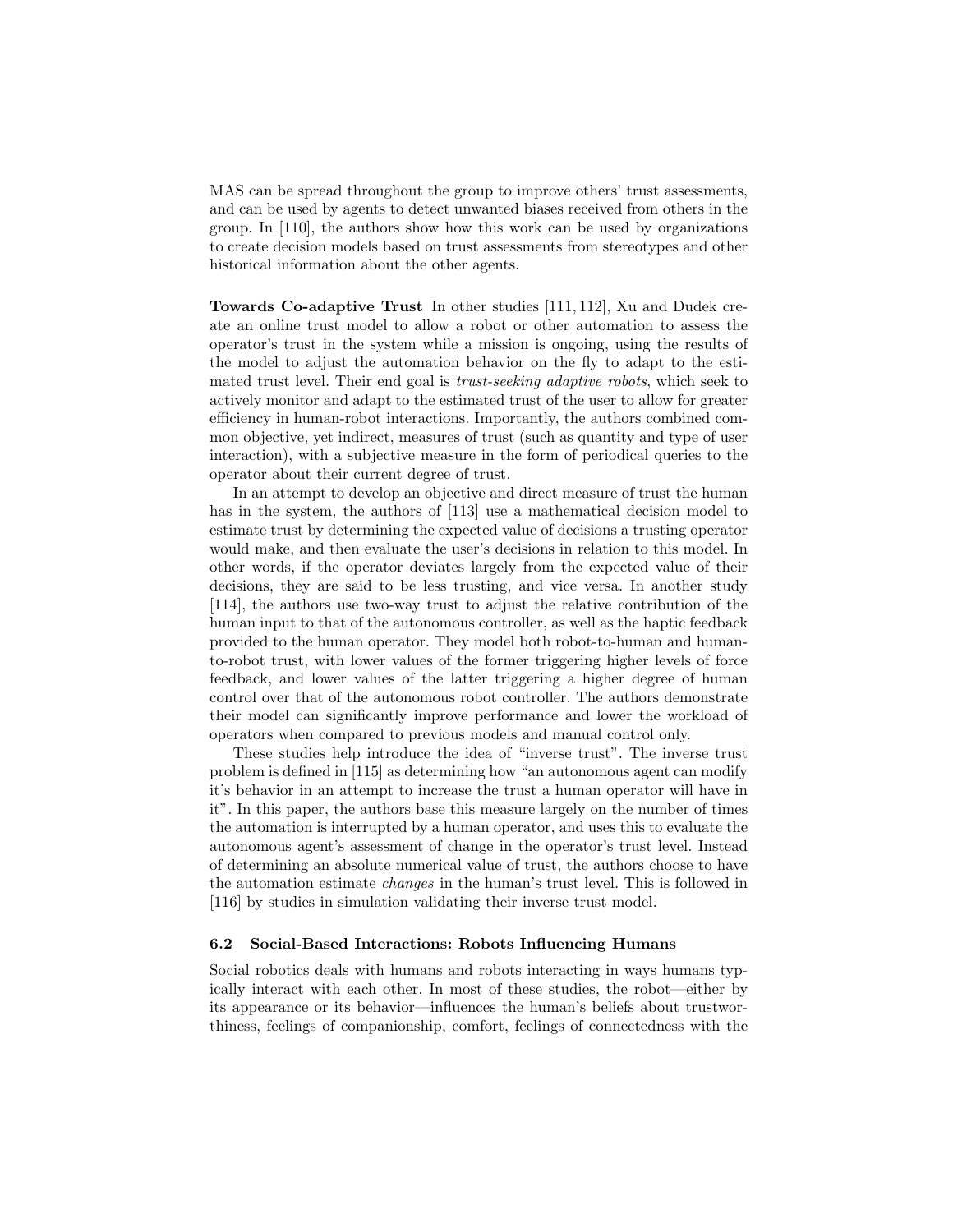robot, or behavior (such as whether the human discloses secrets to the robot or follows the robot's recommendations). This is distinct from the prior work discussed, such as ATR, where a robot's actions are not typically meant to influence the feelings or behaviors of its operator. These social human-robot interactions contain affective elements that are closer to human-human interactions. There is a body of literature that looked at how robot characteristics affected ratings of animacy and other human-like characteristics, as well as trust in the robot, without explicitly naming a performance or social goal that the robot would perform. It has been consistently found in the social robotics literature that people tend to judge robot characteristics, such as reliability and intelligence, based on robot appearance. For example, people ascribe human qualities to robots that look more anthropomorphic. Another result of people's tendency to anthropomorphize robots is that they tend to ascribe animacy and intent to robots. This finding has not been reported just for robots [117] but even for simple moving shapes [118, 119]. Kiesler and Goetz [120] found that people rated more anthropomorphic looking robots as more reliable. Castro-Gonzalez et al. [121] investigated how the combination of movement characteristics with body appearance can influence people's attributions of animacy, liekeability, trustworthiness, and unpleasantness. They found that naturalistic motion was judged to be more animate, but only if the robot had a human appearance. Moreover, naturalistic motion improved ratings of likeability irrespective of the robot's appearance. More interestingly, a robot with human-like appearance was rated as more disturbing when its movements were more naturalistic. Participants also ascribe personality traits to robots based on appearance. For instance, in [122], robots with spider legs were rated as more aggressive whereas robots with arms rated as more intelligent than those without arms. Physical appearance is not the only attribute that influences human judgment about robot intelligence and knowledge. For example, [123] found that robots that spoke a particular language (e.g. Chinese) were rated higher in their purported knowledge of Chinese landmarks than robots that spoke English.

Robot appearance, physical presence [124], and matched speech [125] are likely to engender trust in the robot. [126] found that empathetic language and physical expression elicits higher trust. [127] found that highly expressive pedagogical interfaces engender more trust. A recent meta-analysis by Hancock et al. [85] found that robot characteristics such as reliability, behaviors and transparency influenced people's rating of trust in a robot. Besides these characteristics, the researchers in [85] also found that anthropomorphic qualities also had a strong influence on ratings of trust, and that trust in robots is influenced by experience with the robot.

Martelato et al. [128] found that if the robot is more expressive, this encourages participants to disclose information about themselves. However, counter to their hypotheses, disclosure of private information by the robot, a behavior that the authors labelled as making the robot more vulnerable, did not engender increased willingness to disclose on the part of the participants. In a study on willingness of children to disclose secrets, Bethel et al. [129] found in a qualita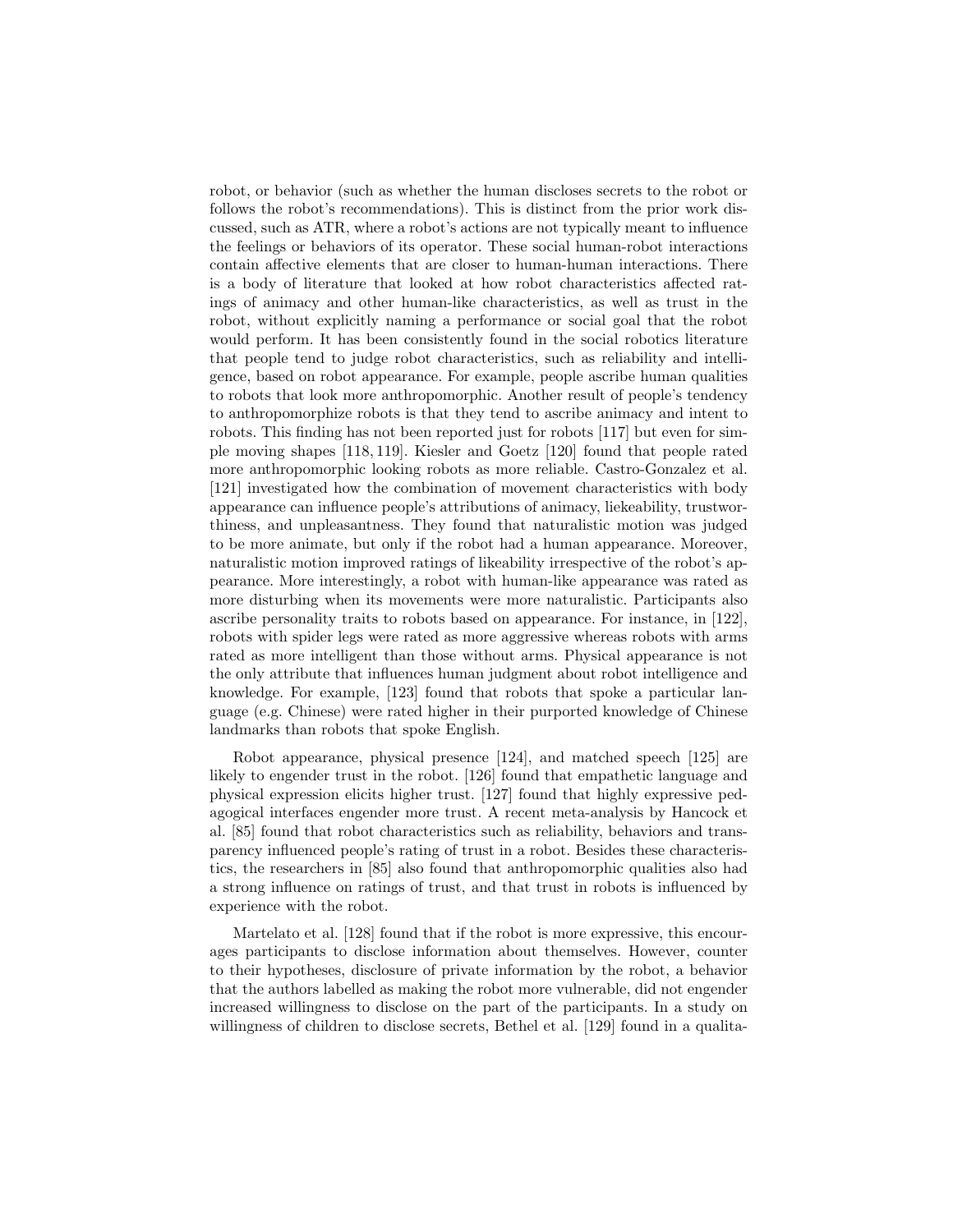tive study that preschool children were found to be as likely to share a secret with an adult as with a humanoid robot.

An interesting study is reported in [41], where the authors studied how errors performed by the robot affect human trustworthiness and willingness of the human to subsequently comply with the robot's (somewhat unusual) requests. Participants interacted with a home companion robot, in the experimental room that was the pretend home of the robot's human owner in two conditions, (a) where the robot did not make mistakes and (b) where the robot made mistakes. The study found that the participants' assessment of robot reliability and trustworthiness was decreased significantly in the faulty robot condition; nevertheless, the participants were not substantially influence in their decisions to comply with the robot's unusual requests. It was further found that the nature of the request (revocable vs. irrevocable) influenced the participants' decisions on compliance. Interestingly, the results in this study also show that participants attributed less anthropomorphism when the robot made errors, which contradict those found by an earlier study the same authors had performed [130].

# 7 Conclusions and Recommendations

In this chapter we briefly reviewed the role of trust in human-robot interaction. We draw several conclusions, the first of which is that there is no accepted definition of what "trust" is in the context of trust in automation. Furthermore, when participants are asked to answer questions as to their level of trust in a robot or software automation, they are almost never given a definition of trust, leaving open the possibility that different participants are viewing the question of trust differently. From a review of the literature, it is apparent that robots still have not achieved full autonomy, and still lack the attributes that would allow them to be considered true teammates by their human counterparts. This is especially true because the literature is largely limited to simulation, or to specific, scripted interactions in the real world. Indeed, in [131], the authors argue that without human-like mental models and a sense of agency, robots will never be considered equal teammates within a mixed human-robot team. They argue that the reason researchers include robots in common HRI tasks is due to their ability to complement the skills of humans. Yet, because of the tendency of humans to anthropomorphize things they interact with, the controlled interactions researchers develop for HRI studies are more characteristic of human-human interactions. While this tendency to anthropomorphize can be helpful in some cases, it poses a serious risk if this naturally gives humans a higher degree of trust in robots than is warranted. The question of how a robot's performance influences anthropomorphization is also unclear—with recent studies finding conflicting results  $([41]$  and  $[130]$ ).

There is a general agreement that the notion of trust involves vulnerability of the trustor to the trustee in circumstances of risk and uncertainty. In the performance-based literature, where the human is relying on the robot to do the whole task or part of the task, it is clear that the participant is vulnerable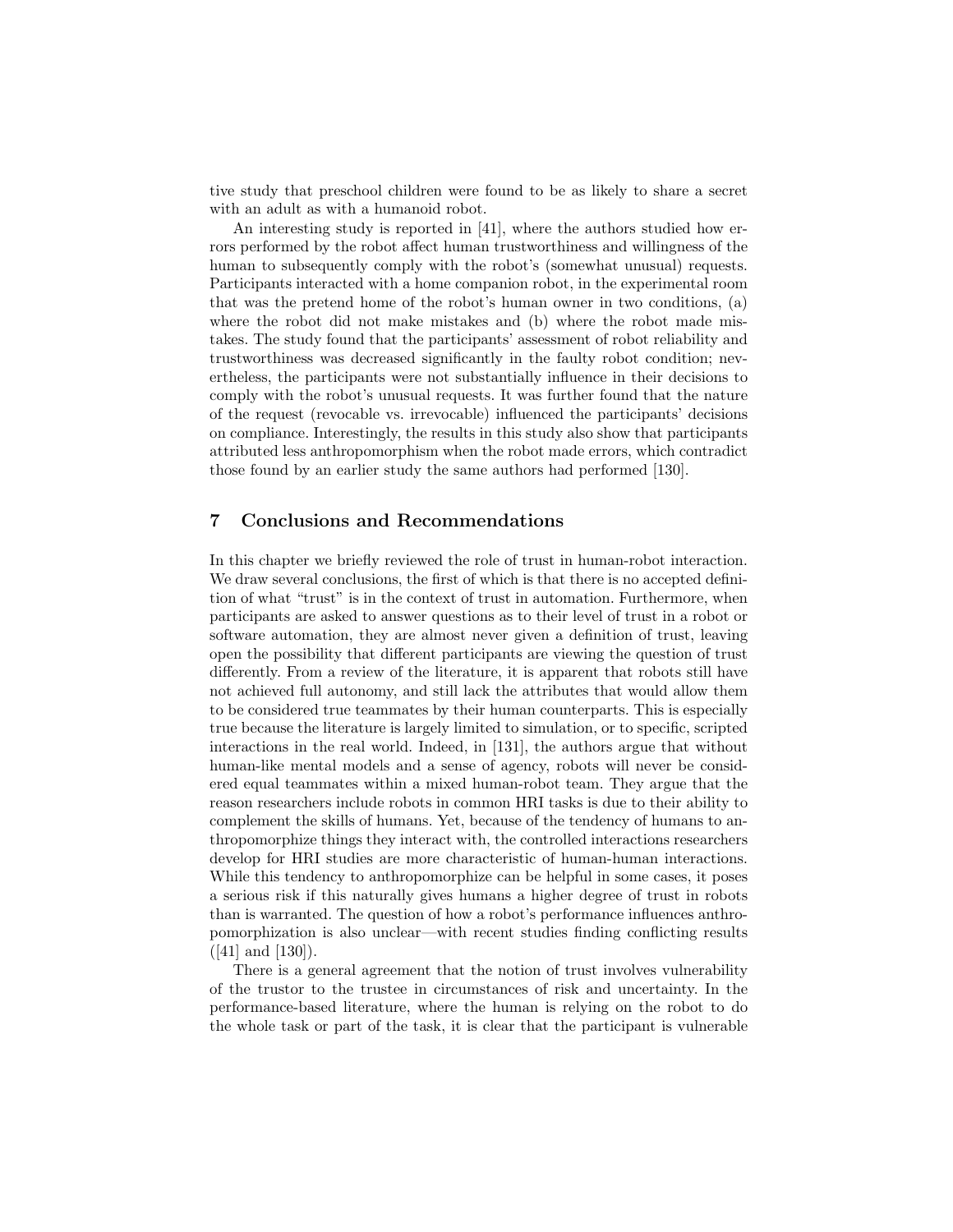to the robot with respect to the participant's performance in the experimental task. In most of the studies in social robotics, however, where the robot is trying to get the participant to do something (e.g. comply with instructions to throw away someone else's mail, or disclose a secret) it is not clear that the participant is truly vulnerable to the robot (unless we regard breaking a social convention as making oneself vulnerable), merely enjoying the novelty of robots, or feeling pressure to follow experimental procedure. Therefore, the notion that was measured in those studies may not have been trust in the sense that the term is defined in the trust literature. For example in [42], where participants showed compliance with a robot guide even when reliability was ranked lower after an error, the researchers admit several confounding factors (e.g., participants did not have enough time to deliberate). The findings on human tendencies to ascribe reliability, trustworthiness, intelligence and other positive characteristics to robots may prohibit correct estimation of robot's abilities and prevent correct trust calibration. This is dangerous especially since the use of robots is envisioned to increase, especially in high risk situations such as emergency response and the military.

This overview enables us to provide several recommendations for how future work investigating trust in human-autonomy and human-robot interaction would proceed. First, it would be useful for the community to have a clear definition in each study as to what autonomy and what teammate characteristics the robot in the study possesses. Second, it would be useful for each study to define the notion of trust the author's espouse, as well as which dimensions of the notion of trust they believe are relevant to the task being investigated. The experimenters should also try to understand, via surveys or other means, what definition of trust the participants have in their heads. A possible idea is that experimenters could even give their definition of trust to the participants and see how this may affect the participants' answers.

Another recommendation is that, given the novelty of robots for the majority of the population, along with the well-known fact from in-group/out-group studies that people seem to be influenced very easily and for trivial reasons, it would be useful to perform longer duration studies to investigate the transient nature of trust assessments. In other words, how does trust in automation change as a function of how familiar users are with the automation and how much they interact with it over time? One could imaging someone unfamiliar with automation or robots placing a high degree of trust in them due to prior beliefs (which may be incorrect). Over time, this implicit trust may fade as they work more with automation and realize that it is not perfect.

Furthermore, we believe in a need to increase research in the multi-robot systems area, as well as the area of robots helping human teams. As the number of robots increase and hardware and operation costs decrease, it is inevitable that humans will be interacting with larger numbers of robots to perform increasingly complex tasks. Furthermore, trust in larger groups and collectives of robots is no doubt influenced by different factors—specifically those regarding the robots' behaviors—in addition to single robot control. Similarly, there is little work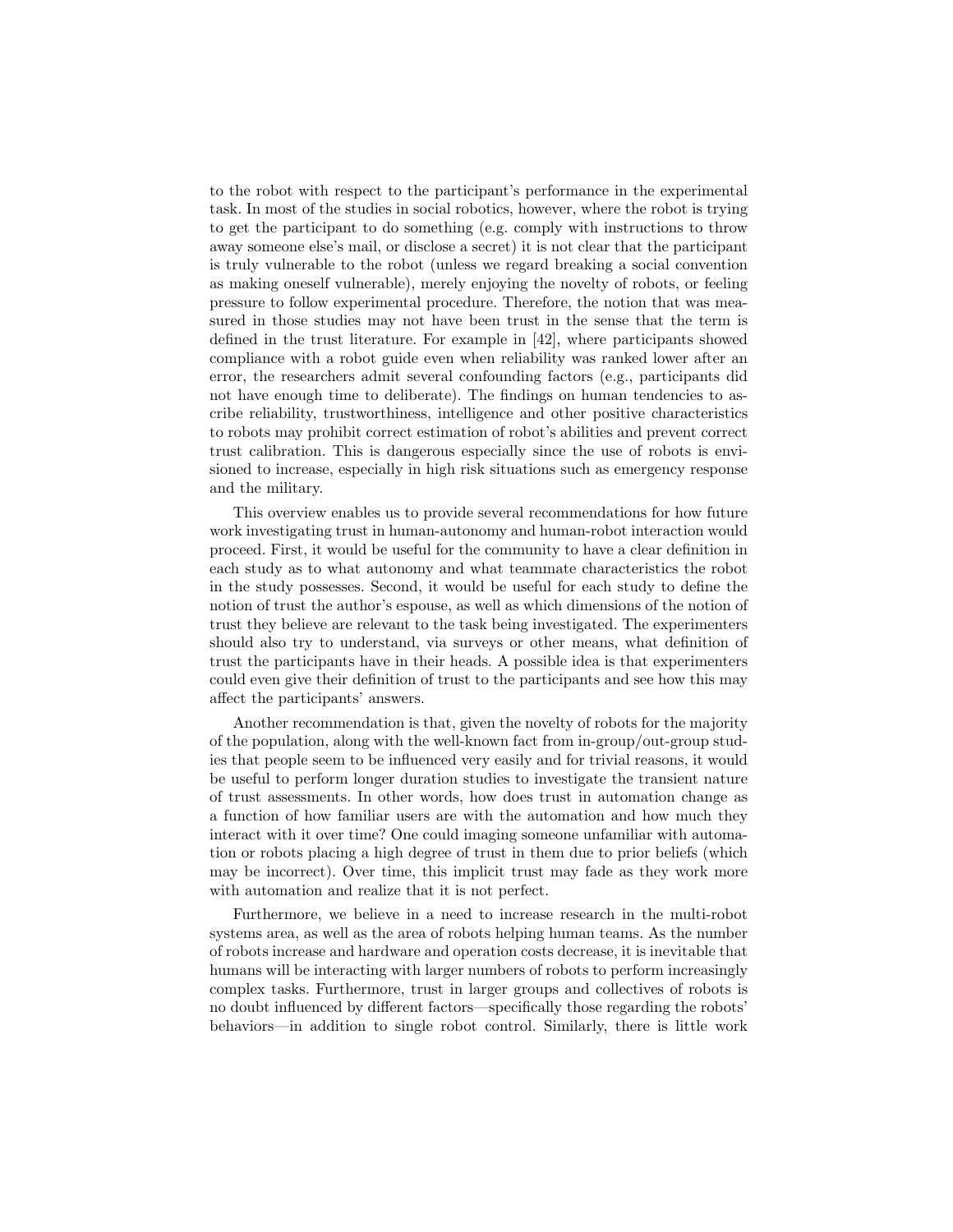investigating how multiple humans working together with robots affect each others' trust levels, which needs to be addressed.

Finally, it would be helpful for the community to define a set of task categories of human-robot interaction with characteristics that involve specific differing dimensions of trust. Such characteristics could be the degree of risk to the trustor, the degree of uncertainty, the degree of potential gain, whether the trustor's vulnerability is to the reliability of the robot, or the robot's integrity or benevolence. Other studies should expand on the notion of co-adaptive trust to improve how robots assess their own behavior and how it affects the trust in them by their operator. As communication is key to any collaborative interaction, research should not focus merely on how the human sees the robot, but also how the robot sees the human.

### 8 Acknowledgments

This work is supported by awards FA9550-13-1-0129 and FA9550-15-1-0442.

# References

- 1. R. Parasuraman and V. Riley, "Humans and automation: Use, misuse, disuse, abuse," Human Factors: The Journal of the Human Factors and Ergonomics Society, vol. 39, no. 2, pp. 230–253, 1997.
- 2. J. B. Lyons and C. K. Stokes, "Human–human reliance in the context of automation," Human Factors: The Journal of the Human Factors and Ergonomics Society, p. 0018720811427034, 2011.
- 3. K. L. Mosier and L. J. Skitka, "Human decision makers and automated decision aids: Made for each other?" Automation and human performance: Theory and applications, pp. 201–220, 1996.
- 4. M. T. Dzindolet, L. G. Pierce, H. P. Beck, and L. A. Dawe, "The perceived utility of human and automated aids in a visual detection task," Human Factors: The Journal of the Human Factors and Ergonomics Society, vol. 44, no. 1, pp. 79–94, 2002.
- 5. C. Layton, P. J. Smith, and C. E. McCoy, "Design of a cooperative problemsolving system for en-route flight planning: An empirical evaluation," Human Factors: The Journal of the Human Factors and Ergonomics Society, vol. 36, no. 1, pp. 94–119, 1994.
- 6. J. M. McGuirl and N. B. Sarter, "Supporting trust calibration and the effective use of decision aids by presenting dynamic system confidence information," Human Factors: The Journal of the Human Factors and Ergonomics Society, vol. 48, no. 4, pp. 656–665, 2006.
- 7. N. B. Sarter and B. Schroeder, "Supporting decision making and action selection under time pressure and uncertainty: The case of in-flight icing," *Human Factors:* The Journal of the Human Factors and Ergonomics Society, vol. 43, no. 4, pp. 573–583, 2001.
- 8. K. L. Mosier, E. A. Palmer, and A. Degani, "Electronic checklists: Implications for decision making," in Proceedings of the Human Factors and Ergonomics Society Annual Meeting, vol. 36, no. 1. SAGE Publications, 1992, pp. 7–11.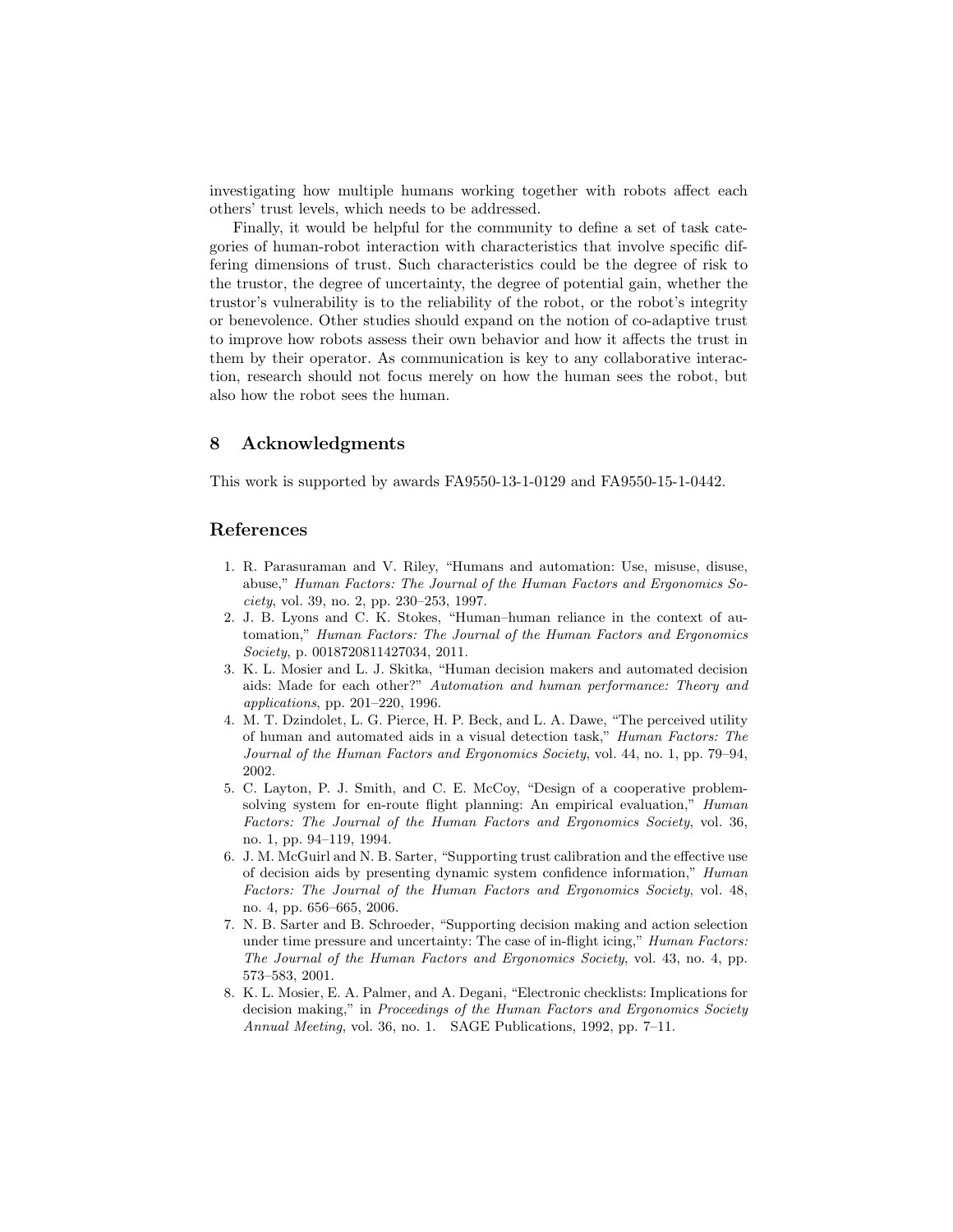- 9. K. L. Mosier, L. J. Skitka, S. Heers, and M. Burdick, "Automation bias: Decision making and performance in high-tech cockpits," The International journal of aviation psychology, vol. 8, no. 1, pp. 47–63, 1998.
- 10. E. Alberdi, A. Povyakalo, L. Strigini, and P. Ayton, "Effects of incorrect computer-aided detection (cad) output on human decision-making in mammography," Academic radiology, vol. 11, no. 8, pp. 909–918, 2004.
- 11. K. A. McKibbon and D. B. Fridsma, "Effectiveness of clinician-selected electronic information resources for answering primary care physicians' information needs," Journal of the American Medical Informatics Association, vol. 13, no. 6, pp. 653– 659, 2006.
- 12. R. P. Will, "True and false dependence on technology: Evaluation with an expert system," Computers in human behavior, vol. 7, no. 3, pp. 171–183, 1991.
- 13. K. E. Weick, "Enacted sensemaking in crisis situations," Journal of management studies, vol. 25, no. 4, pp. 305–317, 1988.
- 14. K. Mosier, L. Skitka, and K. Korte, "Cognitive and social psychological issues in flight crew/automation interaction," Human performance in automated systems: Current research and trends, pp. 191–197, 1994.
- 15. I. L. Singh, R. Molloy, and R. Parasuraman, "Individual differences in monitoring failures of automation," The Journal of General Psychology, vol. 120, no. 3, pp. 357–373, 1993.
- 16. P. M. Satchell, Cockpit Monitoring and Alerting Systems. Routledge, 1993.
- 17. B. M. Muir and N. Moray, "Trust in automation. part ii. experimental studies of trust and human intervention in a process control simulation," Ergonomics, vol. 39, no. 3, pp. 429–460, 1996.
- 18. S. Lewandowsky, M. Mundy, and G. Tan, "The dynamics of trust: comparing humans to automation." Journal of Experimental Psychology: Applied, vol. 6, no. 2, p. 104, 2000.
- 19. J. Lee and N. Moray, "Trust, control strategies and allocation of function in human-machine systems," Ergonomics, vol. 35, no. 10, pp. 1243–1270, 1992.
- 20. B. M. Muir, "Operators' trust in and use of automatic controllers in a supervisory process control task," Ph.D. dissertation, University of Toronto, 1990.
- 21. C. Billings, J. Lauber, H. Funkhouser, E. Lyman, and E. Huff, "Nasa aviation safety reporting system," NASA Ames Research Center, Tech. Rep. Technical Report TM-X-3445, 1976.
- 22. J. Llinas, A. Bisantz, C. Drury, Y. Seong, and J.-Y. Jian, "Studies and analyses of aided adversarial decision making. phase 2: Research on human trust in automation," DTIC Document, Tech. Rep., 1998.
- 23. R. Parasuraman and D. H. Manzey, "Complacency and bias in human use of automation: An attentional integration," Human Factors: The Journal of the Human Factors and Ergonomics Society, vol. 52, no. 3, pp. 381–410, 2010.
- 24. C. Kelly, M. Boardman, P. Goillau, and E. Jeannot, "Guidelines for trust in future atm systems: A literature review," European Organization for the Safety of Air Navigation, 2003.
- 25. J. D. Lee and K. A. See, "Trust in automation: Designing for appropriate reliance," Human Factors: The Journal of the Human Factors and Ergonomics Society, vol. 46, no. 1, pp. 50–80, 2004.
- 26. R. C. Mayer, J. H. Davis, and F. D. Schoorman, "An integrative model of organizational trust," Academy of management review, vol. 20, no. 3, pp. 709–734, 1995.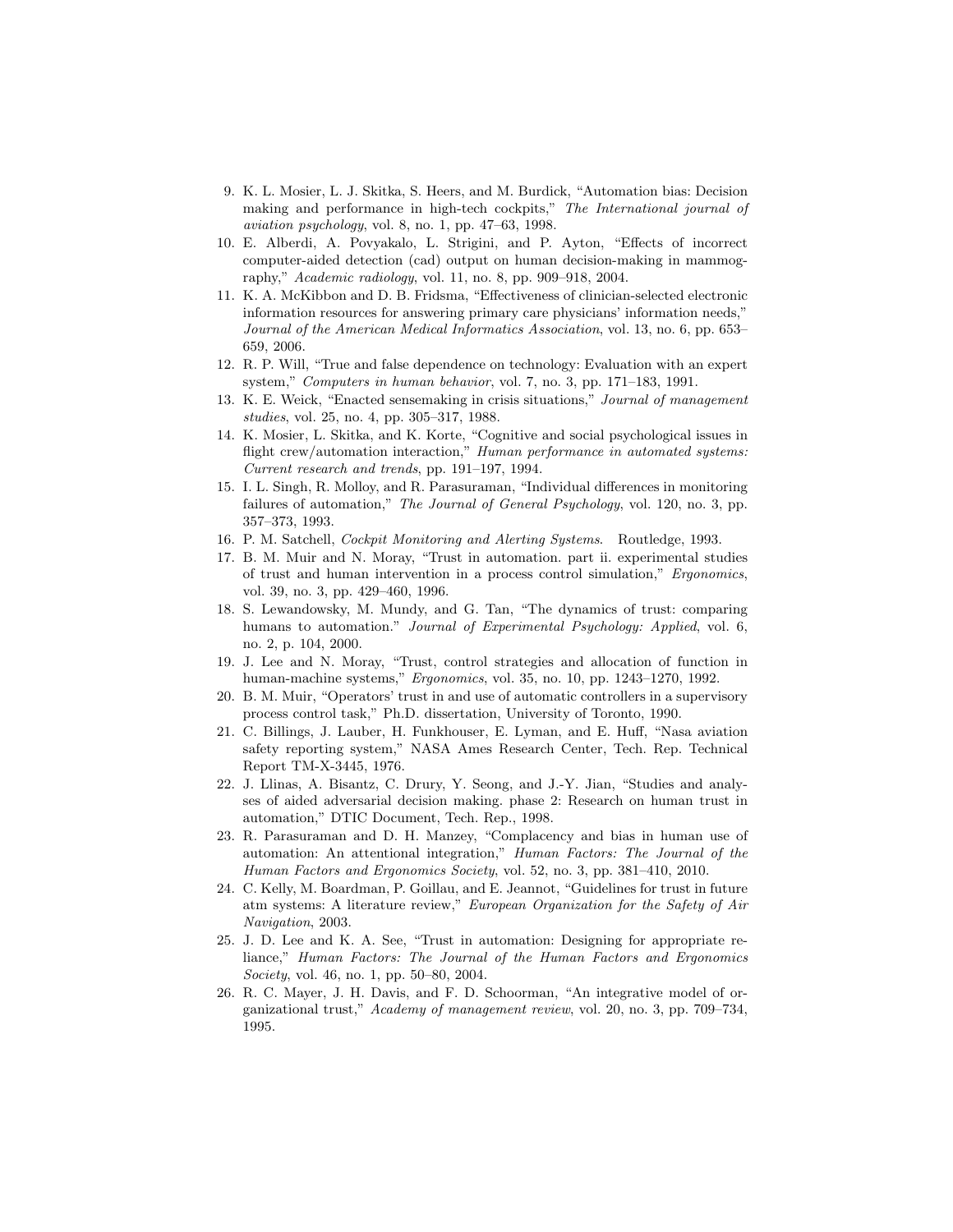- 27. N. Moray, T. Inagaki, and M. Itoh, "Adaptive automation, trust, and selfconfidence in fault management of time-critical tasks." Journal of Experimental Psychology: Applied, vol. 6, no. 1, p. 44, 2000.
- 28. M. Madsen and S. Gregor, "Measuring human-computer trust," in 11th australasian conference on information systems, vol. 53. Citeseer, 2000, pp. 6–8.
- 29. B. D. Adams, D. J. Bryant, and R. Webb, "Trust in teams: Literature review," Report to Defense and Civil Insitute of Environmental Medicine. Humansystems Inc., Tech. Rep. Technical Report CR-2001-042, 2001.
- 30. G. R. Jones and J. M. George, "The experience and evolution of trust: Implications for cooperation and teamwork," Academy of management review, vol. 23, no. 3, pp. 531–546, 1998.
- 31. J. D. Lewis and A. Weigert, "Trust as a social reality," Social forces, vol. 63, no. 4, pp. 967–985, 1985.
- 32. B. M. Muir, "Trust in automation: Part i. theoretical issues in the study of trust and human intervention in automated systems," Ergonomics, vol. 37, no. 11, pp. 1905–1922, 1994.
- 33. N. Moray and T. Inagaki, "Laboratory studies of trust between humans and machines in automated systems," Transactions of the Institute of Measurement and Control, vol. 21, no. 4-5, pp. 203–211, 1999.
- 34. B. Barber, The logic and limits of trust. Rutgers University Press, 1983.
- 35. J. K. Rempel, J. G. Holmes, and M. P. Zanna, "Trust in close relationships." Journal of personality and social psychology, vol. 49, no. 1, p. 95, 1985.
- 36. R. E. Miles and W. D. Creed, "Organizational forms and managerial philosophiesa descriptive and analytical review," Research in Organizational Behavior: An Annual Series of Anaylytical Essays and Critical Reviews, vol. 17, pp. 333–372, 1995.
- 37. D. M. Rousseau, S. B. Sitkin, R. S. Burt, and C. Camerer, "Not so different after all: A cross-discipline view of trust," Academy of management review, vol. 23, no. 3, pp. 393–404, 1998.
- 38. P. H. Kim, K. T. Dirks, and C. D. Cooper, "The repair of trust: A dynamic bilateral perspective and multilevel conceptualization," Academy of Management Review, vol. 34, no. 3, pp. 401–422, 2009.
- 39. A. Fulmer and G. M, Models for intercultural collaboration and negotiation. Springer, 2012, ch. Dynamic trust processes: trust dissolution, recovery and stabilization.
- 40. F. J. Lerch, M. J. Prietula, and C. T. Kulik, "The turing effect: The nature of trust in expert systems advice," in Expertise in context. MIT Press, 1997, pp. 417–448.
- 41. M. Salem, G. Lakatos, F. Amirabdollahian, and K. Dautenhahn, "Would you trust a (faulty) robot?: Effects of error, task type and personality on humanrobot cooperation and trust," in Proceedings of the Tenth Annual ACM/IEEE International Conference on Human-Robot Interaction. ACM, 2015, pp. 141– 148.
- 42. P. Robinette, W. Li, R. Allen, A. M. Howard, and A. R. Wagner, "Overtrust of robots in emergency evacuation scenarios," in 2016 11th ACM/IEEE International Conference on Human-Robot Interaction (HRI). IEEE, 2016, pp. 101–108.
- 43. V. A. Riley, "Human use of automation," Ph.D. dissertation, University of Minneapolis, 1994.
- 44. R. Parasuraman, T. B. Sheridan, and C. D. Wickens, "Situation awareness, mental workload, and trust in automation: Viable, empirically supported cognitive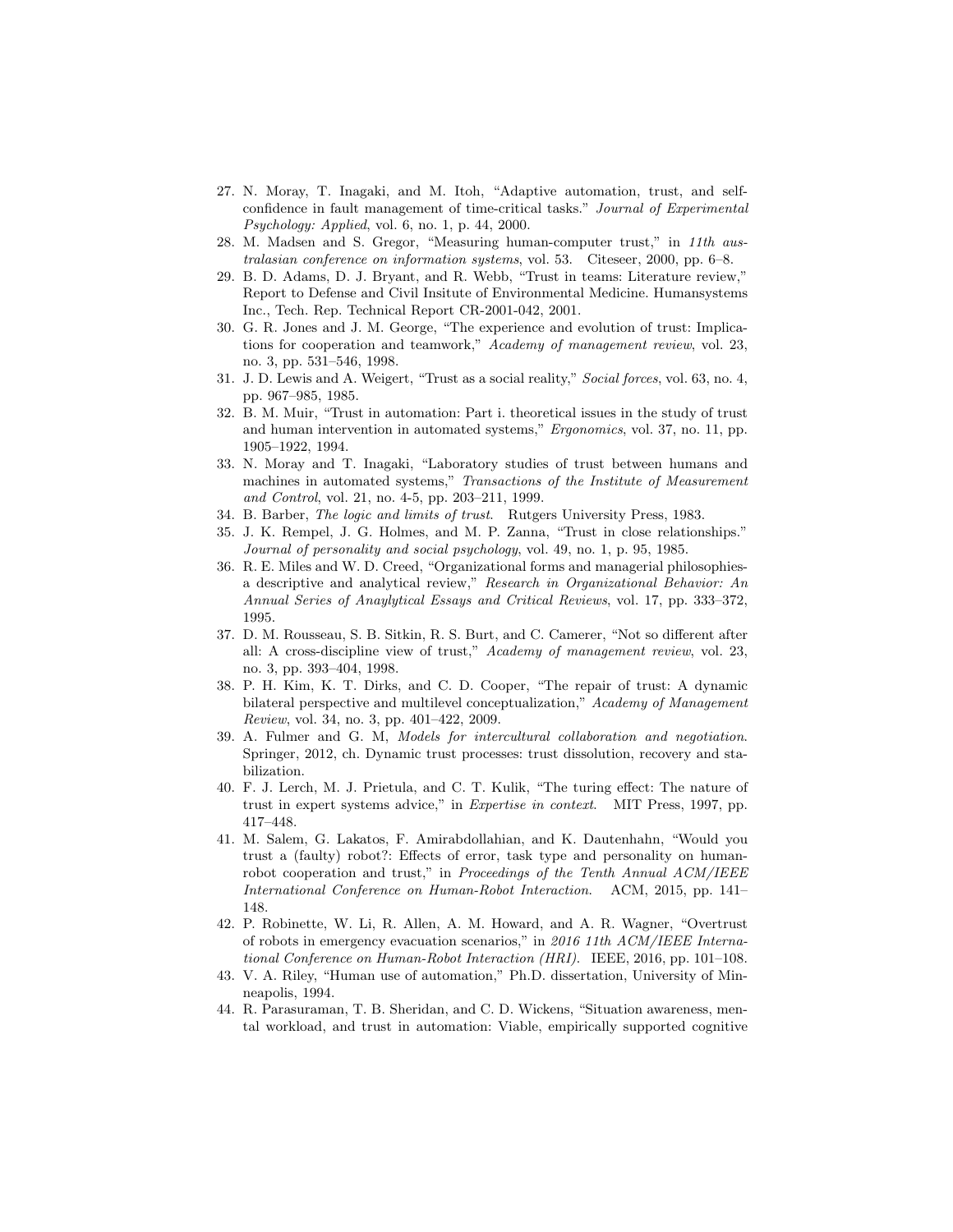engineering constructs," Journal of Cognitive Engineering and Decision Making, vol. 2, no. 2, pp. 140–160, 2008.

- 45. K. Sycara and M. Lewis, "Forming shared mental models," in Proc. of the 13th Annual Meeting of the Cognitive Science Society, 1991, pp. 400–405.
- 46. A. Simpson, G. Brander, and D. Portsdown, "Seaworthy trust: Confidence in automated data fusion," The Human-Electronic Crew: Can we Trust the Team, pp. 77–81, 1995.
- 47. M. Lewis, "Designing for human-agent interaction," AI Magazine, vol. 19, no. 2, p. 67, 1998.
- 48. K. P. Sycara, M. Lewis, T. Lenox, and L. Roberts, "Calibrating trust to integrate intelligent agents into human teams," in System Sciences, 1998., Proceedings of the Thirty-First Hawaii International Conference on, vol. 1. IEEE, 1998, pp. 263–268.
- 49. T. Sheridan and W. Verplank, "Human and computer control of undersea teleoperators. cambridge, ma: Man-machine systems laboratory, department of mechanical engineering," 1978.
- 50. J. B. Rotter, "A new scale for the measurement of interpersonal trust1," Journal of personality, vol. 35, no. 4, pp. 651–665, 1967.
- 51. J. D. Lee and N. Moray, "Trust, self-confidence, and operators' adaptation to automation," International journal of human-computer studies, vol. 40, no. 1, pp. 153–184, 1994.
- 52. A. J. Masalonis and R. Parasuraman, "Effects of situation-specific reliability on trust and usage of automated air traffic control decision aids," in Proceedings of the Human Factors and Ergonomics Society Annual Meeting, vol. 47, no. 3. SAGE Publications, 2003, pp. 533–537.
- 53. S. M. Merritt and D. R. Ilgen, "Not all trust is created equal: Dispositional and history-based trust in human-automation interactions," Human Factors: The Journal of the Human Factors and Ergonomics Society, vol. 50, no. 2, pp. 194–210, 2008.
- 54. K. Karvonen, L. Cardholm, and S. Karlsson, "Designing trust for a universal audience: a multicultural study on the formation of trust in the internet in the nordic countries." in HCI, 2001, pp. 1078–1082.
- 55. J. B. Rotter, "Generalized expectancies for interpersonal trust." American psychologist, vol. 26, no. 5, p. 443, 1971.
- 56. J. Cassidy, "Child-mother attachment and the self in six-year-olds," Child development, vol. 59, no. 1, pp. 121–134, 1988.
- 57. A. W. Kruglanski, E. P. Thompson, E. T. Higgins, M. Atash, A. Pierro, J. Y. Shah, and S. Spiegel, "To" do the right thing" or to" just do it": locomotion and assessment as distinct self-regulatory imperatives." Journal of personality and social psychology, vol. 79, no. 5, p. 793, 2000.
- 58. M. B. Brewer and R. M. Kramer, "The psychology of intergroup attitudes and behavior," Annual review of psychology, vol. 36, no. 1, pp. 219–243, 1985.
- 59. I. Bohnet, B. Hermann, and R. Zeckhauser, "The requirements for trust in gulf and western countries." Quarterly Journal of Economics, vol. 125, pp. 811–828, 2010.
- 60. P. W. Dorfman, P. J. Hanges, and F. C. Brodbeck, "Leadership and cultural variation: The identification of culturally endorsed leadership profiles," Culture, leadership, and organizations: The GLOBE study of, vol. 62, pp. 669–719, 2004.
- 61. D. Meyerson, K. E. Weick, and R. M. Kramer, "Swift trust and temporary groups," Trust in organizations: Frontiers of theory and research, vol. 166, p. 195, 1996.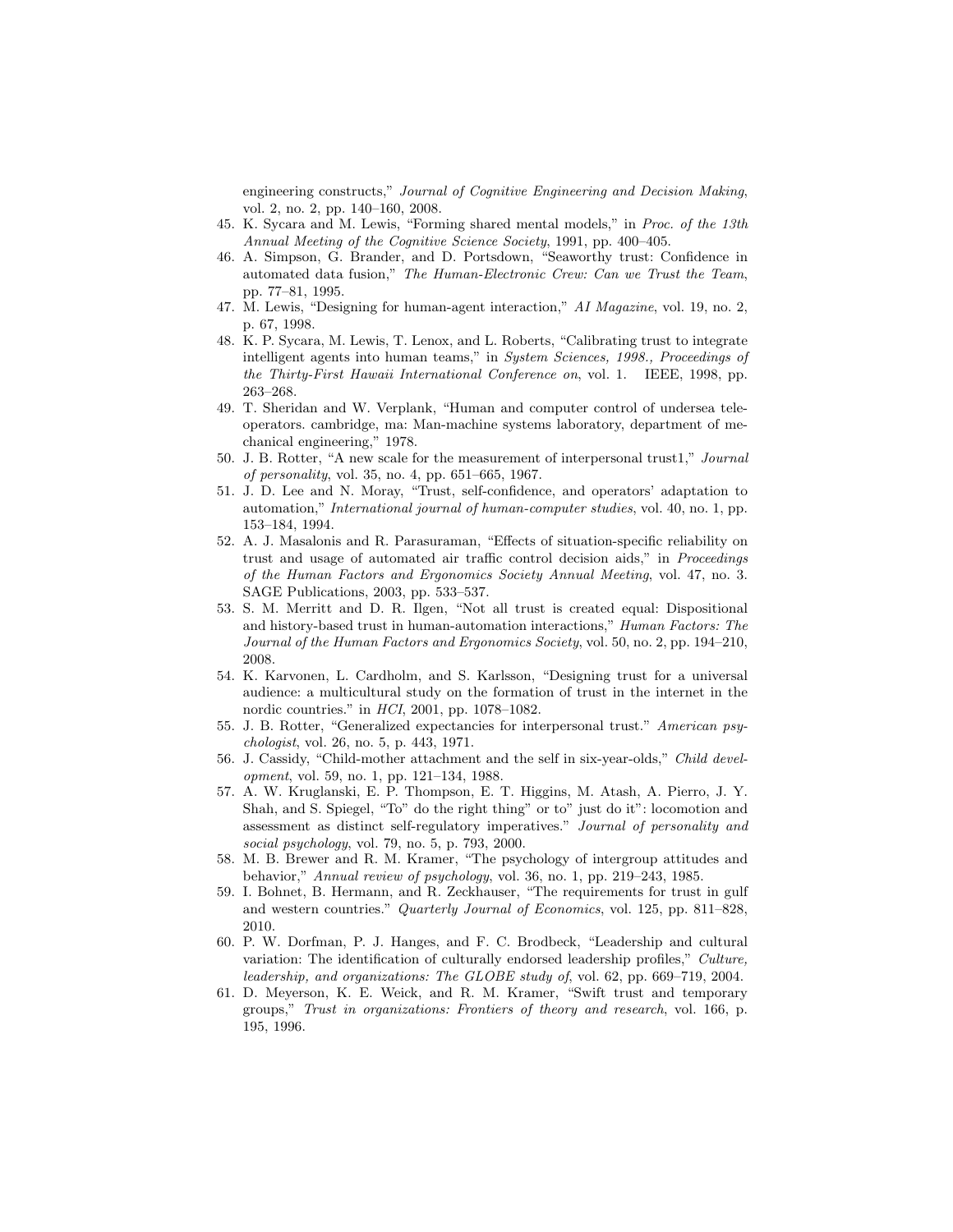- 62. C. K. De Dreu and P. J. Carnevale, "Motivational bases of information processing and strategy in conflict and negotiation," Advances in experimental social psychology, vol. 35, pp. 235–291, 2003.
- 63. D. Carl, V. Gupta, and M. Javidan, "Culture, leadership, and organizations: The globe study of 62 societies," 2004.
- 64. J. Brockner, T. R. Tyler, and R. Cooper-Schneider, "The influence of prior commitment to an institution on reactions to perceived unfairness: The higher they are, the harder they fall," Administrative Science Quarterly, pp. 241–261, 1992.
- 65. A. Merritt, "Culture in the cockpit do hofstede's dimensions replicate?" Journal of cross-cultural psychology, vol. 31, no. 3, pp. 283–301, 2000.
- 66. G. Hofstede, G. J. Hofstede, and M. Minkov, Cultures and organizations: Software of the mind. Citeseer, 1991, vol. 2.
- 67. P. P. Rau, Y. Li, and D. Li, "Effects of communication style and culture on ability to accept recommendations from robots," Computers in Human Behavior, vol. 25, no. 2, pp. 587–595, 2009.
- 68. L. Wang, P.-L. P. Rau, V. Evers, B. K. Robinson, and P. Hinds, "When in rome: the role of culture & context in adherence to robot recommendations," in Proceedings of the 5th ACM/IEEE international conference on Human-robot interaction. IEEE Press, 2010, pp. 359–366.
- 69. S.-Y. Chien, M. Lewis, K. Sycara, J.-S. Liu, and A. Kumru, "Influence of cultural factors in dynamic trust in automation," in Proceedings of the Systems, Man, and Cybernetics Society, 2016.
- 70. V. A. Riley, Automation theory and applications. Mahwah, NJ. Erlbaum, 1996, ch. Operator reliance on automation: theory and data, pp. 19–35.
- 71. M. Desai, P. Kaniarasu, M. Medvedev, A. Steinfeld, and H. Yanco, "Impact of robot failures and feedback on real-time trust," in Proceedings of the 8th ACM/IEEE international conference on Human-robot interaction. IEEE Press, 2013, pp. 251–258.
- 72. S. Dekker and E. Hollnagel, "Human factors and folk models," Cognition, Technology  $\&$  Work, vol. 6, no. 2, pp. 79–86, 2004.
- 73. S. W. Dekker and D. D. Woods, "Maba-maba or abracadabra? progress on human–automation co-ordination," Cognition, Technology & Work, vol. 4, no. 4, pp. 240–244, 2002.
- 74. J.-Y. Jian, A. M. Bisantz, and C. G. Drury, "Foundations for an empirically determined scale of trust in automated systems," International Journal of Cognitive Ergonomics, vol. 4, no. 1, pp. 53–71, 2000.
- 75. R. D. Spain, E. A. Bustamante, and J. P. Bliss, "Towards an empirically developed scale for system trust: Take two," in Proceedings of the Human Factors and Ergonomics Society Annual Meeting, vol. 52, no. 19. SAGE Publications, 2008, pp. 1335–1339.
- 76. R. Master, X. Jiang, M. T. Khasawneh, S. R. Bowling, L. Grimes, A. K. Gramopadhye, and B. J. Melloy, "Measurement of trust over time in hybrid inspection systems," Human Factors and Ergonomics in Manufacturing & Service Industries, vol. 15, no. 2, pp. 177–196, 2005.
- 77. M. Luz, "Validation of a trust survey on example of mtcd in real time simulation with irish controllers," Ph.D. dissertation, thesis final report. The European Organisation for the Safety of Air Navigation, 2009.
- 78. P. Goillau, C. Kelly, M. Boardman, and E. Jeannot, "Guidelines for trust in future atm systems-measures," EUROCONTROL, the European Organization for the Safety of Air Navigation, 2003.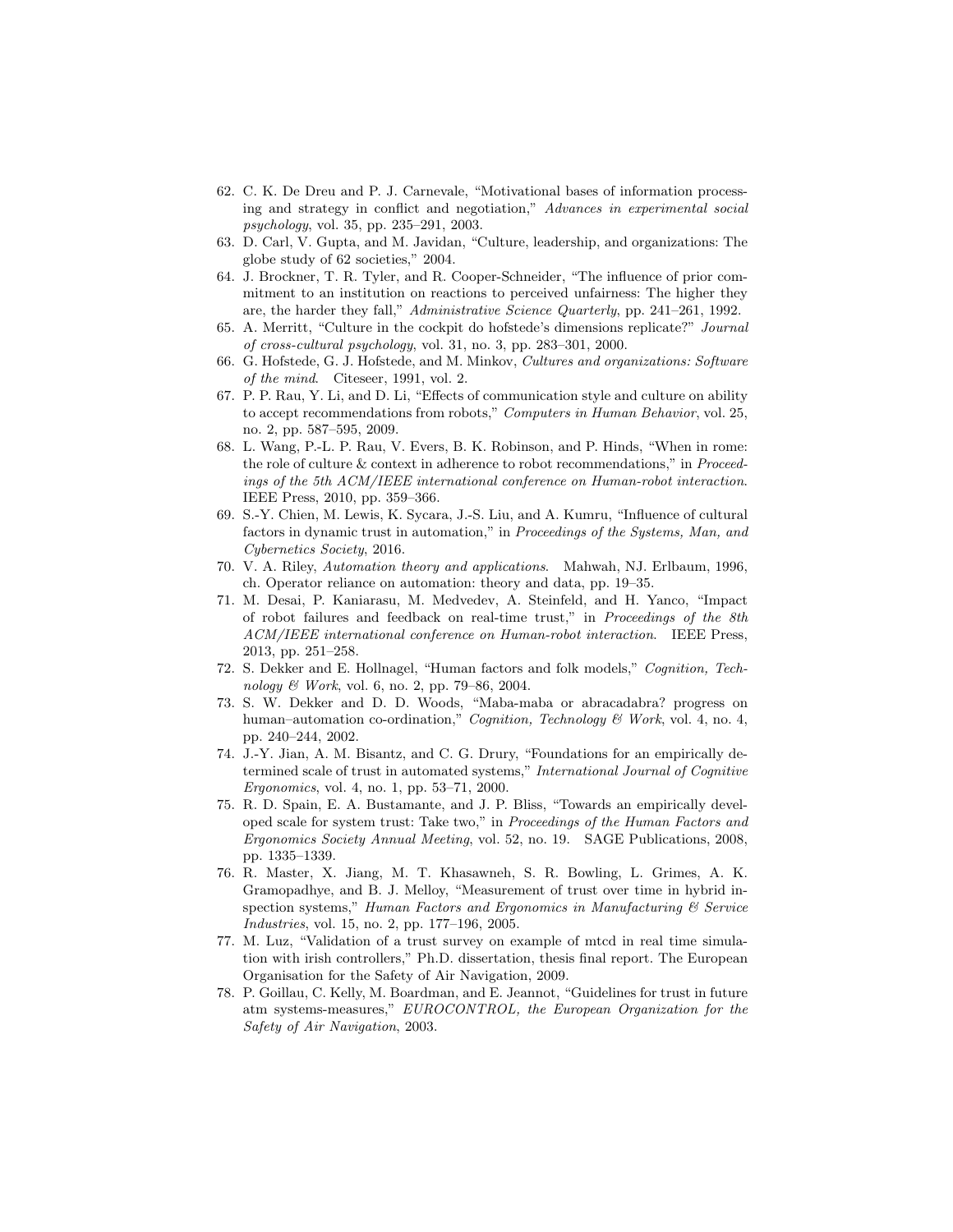- 79. K. E. Schaefer, J. Y. Chen, J. L. Szalma, and P. Hancock, "A meta-analysis of factors influencing the development of trust in automation implications for understanding autonomy in future systems," Human Factors: The Journal of the Human Factors and Ergonomics Society, p. 0018720816634228, 2016.
- 80. S.-Y. Chien, Z. Semnani-Azad, M. Lewis, and K. Sycara, "Towards the development of an inter-cultural scale to measure trust in automation," in International Conference on Cross-Cultural Design. Springer, 2014, pp. 35–46.
- 81. S.-Y. Chien, M. Lewis, S. Hergeth, Z. Semnani-Azad, and K. Sycara, "Crosscountry validation of a cultural scale in measuring trust in automation," in Proceedings of the Human Factors and Ergonomics Society Annual Meeting, vol. 59, no. 1. SAGE Publications, 2015, pp. 686–690.
- 82. A. K.-Y. Leung and D. Cohen, "Within-and between-culture variation: individual differences and the cultural logics of honor, face, and dignity cultures." Journal of personality and social psychology, vol. 100, no. 3, p. 507, 2011.
- 83. J. Meyer, "Effects of warning validity and proximity on responses to warnings," Human Factors: The Journal of the Human Factors and Ergonomics Society, vol. 43, no. 4, pp. 563–572, 2001.
- 84. K. E. Schaefer, "The perception and measurement of human-robot trust," Ph.D. dissertation, University of Central Florida Orlando, Florida, 2013.
- 85. P. A. Hancock, D. R. Billings, K. E. Schaefer, J. Y. Chen, E. J. De Visser, and R. Parasuraman, "A meta-analysis of factors affecting trust in human-robot interaction," Human Factors: The Journal of the Human Factors and Ergonomics Society, vol. 53, no. 5, pp. 517–527, 2011.
- 86. R. E. Yagoda and D. J. Gillan, "You want me to trust a robot? the development of a human–robot interaction trust scale," International Journal of Social Robotics, vol. 4, no. 3, pp. 235–248, 2012.
- 87. J. Meyer, "Conceptual issues in the study of dynamic hazard warnings," Human Factors: The Journal of the Human Factors and Ergonomics Society, vol. 46, no. 2, pp. 196–204, 2004.
- 88. S. R. Dixon and C. D. Wickens, "Automation reliability in unmanned aerial vehicle control: A reliance-compliance model of automation dependence in high workload," Human Factors: The Journal of the Human Factors and Ergonomics Society, vol. 48, no. 3, pp. 474–486, 2006.
- 89. J. Chen and P. Terrence, "Effects of imperfect automation and individual differences on concurrent performance of military and robotics tasks in a simulated multitasking environment," Ergonomics, vol. 52, no. 8, pp. 907–920, 2009.
- 90. J. Y. Chen, M. J. Barnes, and M. Harper-Sciarini, "Supervisory control of multiple robots: Human-performance issues and user-interface design," IEEE Transactions on Systems, Man, and Cybernetics, Part C (Applications and Reviews), vol. 41, no. 4, pp. 435–454, 2011.
- 91. E. de Visser and R. Parasuraman, "Adaptive aiding of human-robot teaming effects of imperfect automation on performance, trust, and workload," Journal of Cognitive Engineering and Decision Making, vol. 5, no. 2, pp. 209–231, 2011.
- 92. T. Lenox, M. Lewis, E. Roth, R. Shern, L. Roberts, T. Rafalski, and J. Jacobson, "Support of teamwork in human-agent teams," in Systems, Man, and Cybernetics, 1998. 1998 IEEE International Conference on, vol. 2. IEEE, 1998, pp. 1341– 1346.
- 93. M. W. Boyce, J. Y. Chen, A. R. Selkowitz, and S. G. Lakhmani, "Effects of agent transparency on operator trust," in Proceedings of the Tenth Annual ACM/IEEE International Conference on Human-Robot Interaction Extended Abstracts, ser.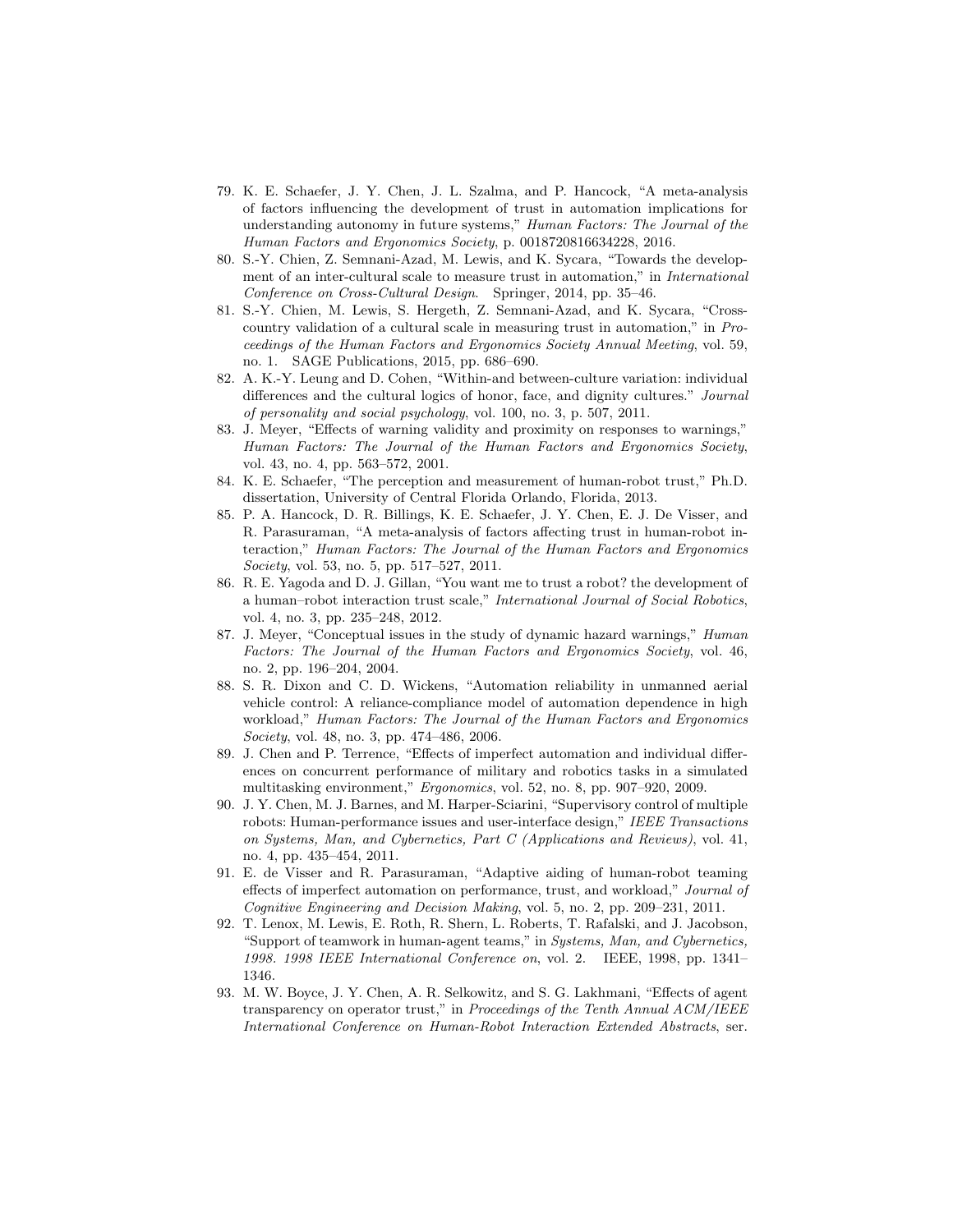HRI'15 Extended Abstracts. New York, NY, USA: ACM, 2015, pp. 179–180. [Online]. Available: http://doi.acm.org/10.1145/2701973.2702059

- 94. N. Wang, D. V. Pynadath, and S. G. Hill, "Trust calibration within a human-robot team: Comparing automatically generated explanations," in The Eleventh ACM/IEEE International Conference on Human Robot Interaction, ser. HRI '16. Piscataway, NJ, USA: IEEE Press, 2016, pp. 109–116. [Online]. Available: http://dl.acm.org/citation.cfm?id=2906831.2906852
- 95. J. B. Lyons and P. R. Havig, "Transparency in a human-machine context: Approaches for fostering shared awareness/intent," in International Conference on Virtual, Augmented and Mixed Reality. Springer, 2014, pp. 181–190.
- 96. S. Ososky, D. Schuster, E. Phillips, and F. Jentsch, "Building appropriate trust in human-robot teams," in AAAI Spring Symposium Series, 2013.
- 97. J. B. Lyons, "Being transparent about transparency," in AAAI Spring Symposium, 2013.
- 98. M. Desai, "Modeling trust to improve human-robot interaction," Ph.D. dissertation, University of Massachusetts Lowell, 2012.
- 99. P. Kaniarasu, A. Steinfeld, M. Desai, and H. Yanco, "Robot confidence and trust alignment," in Proceedings of the 8th ACM/IEEE international conference on Human-robot interaction. IEEE Press, 2013, pp. 155–156.
- 100. A. S. Clare, M. L. Cummings, and N. P. Repenning, "Influencing trust for human– automation collaborative scheduling of multiple unmanned vehicles," Human Factors: The Journal of the Human Factors and Ergonomics Society, vol. 57, no. 7, pp. 1208–1218, 2015.
- 101. J. Gao and J. D. Lee, "Extending the decision field theory to model operators' reliance on automation in supervisory control situations," IEEE Transactions on Systems, Man, and Cybernetics-Part A: Systems and Humans, vol. 36, no. 5, pp. 943–959, 2006.
- 102. F. Gao, A. S. Clare, J. C. Macbeth, and M. Cummings, "Modeling the impact of operator trust on performance in multiple robot control," in Spring Symposium AAAI, 2013.
- 103. K. Takeda, "Modeling and detecting excessive trust from behavior signals: Overview of research project and results," in Human-Harmonized Information Technology, Volume 1. Springer, 2016, pp. 57–75.
- 104. D. P. Biros, M. Daly, and G. Gunsch, "The influence of task load and automation trust on deception detection," Group Decision and Negotiation, vol. 13, no. 2, pp. 173–189, 2004.
- 105. K. Goddard, A. Roudsari, and J. C. Wyatt, "Automation bias: a systematic review of frequency, effect mediators, and mitigators," Journal of the American Medical Informatics Association, vol. 19, no. 1, pp. 121–127, 2012.
- 106. P. Robinette, A. M. Howard, and A. R. Wagner, "Timing is key for robot trust repair," in International Conference on Social Robotics. Springer, 2015, pp. 574–583.
- 107. C. Burnett, T. J. Norman, and K. Sycara, "Decision-making with trust and control in multi-agent systems," Twenty Second International Joint Conference on Artificial Intelligence, vol. 10, pp. 241–248, 2011.
- 108. ——, "Bootstrapping trust evaluations through stereotypes," in *Proceedings of* the 9th International Conference on Autonomous Agents and Multiagent Systems: volume 1-Volume 1. International Foundation for Autonomous Agents and Multiagent Systems, 2010, pp. 241–248.
- 109. ——, "Stereotypical trust and bias in dynamic multiagent systems," ACM Transactions on Intelligent Systems and Technology (TIST), vol. 4, no. 2, p. 26, 2013.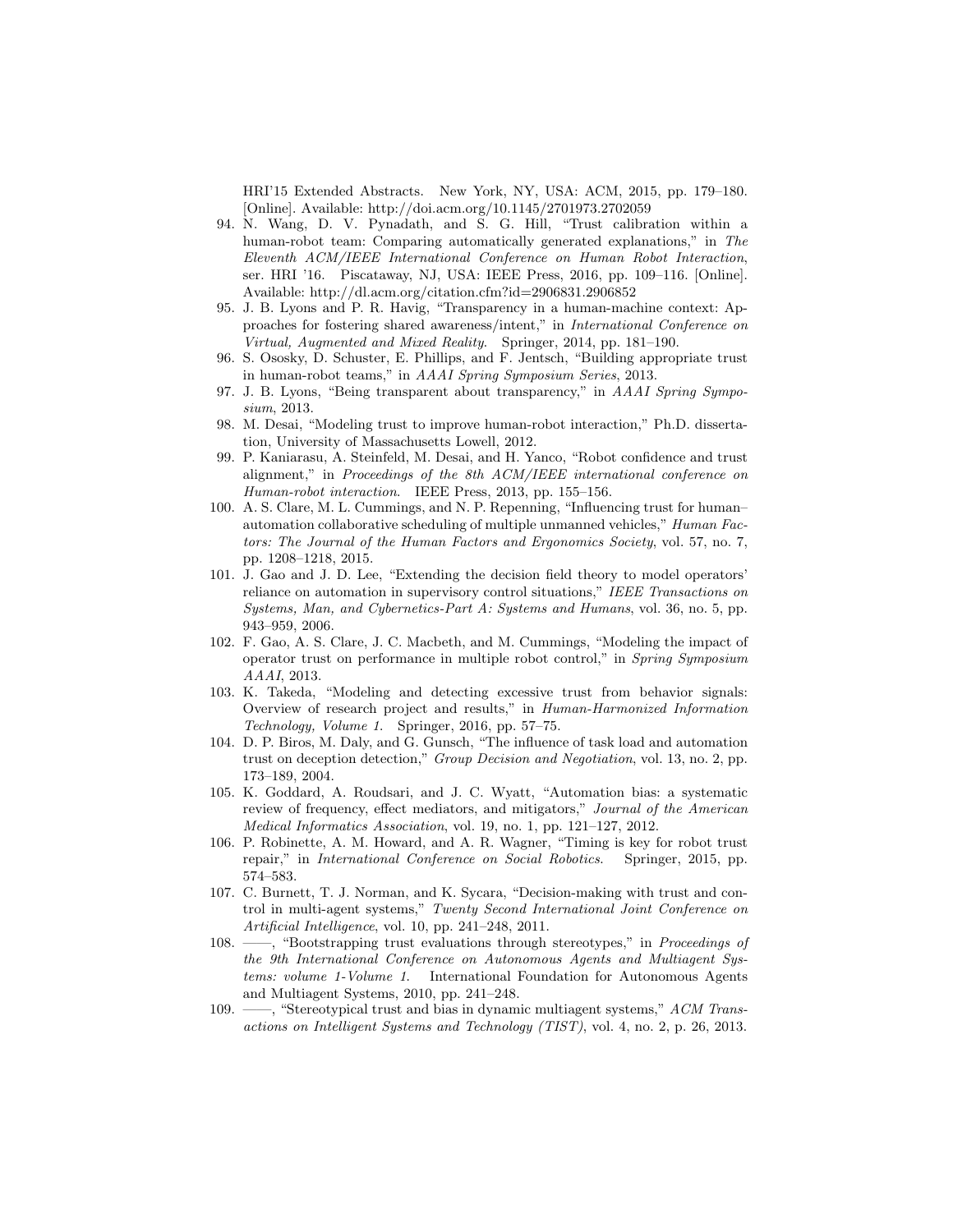- 110. C. Burnett, T. J. Norman, K. Sycara, and N. Oren, "Supporting trust assessment and decision making in coalitions," IEEE Intelligent Systems, vol. 29, no. 4, pp. 18–24, 2014.
- 111. A. Xu and G. Dudek, "Optimo: Online probabilistic trust inference model for asymmetric human-robot collaborations," in Proceedings of the Tenth Annual ACM/IEEE International Conference on Human-Robot Interaction. ACM, 2015, pp. 221–228.
- 112. ——, "Maintaining efficient collaboration with trust-seeking robots," in Intelligent Robots and Systems, 2016.(IROS 2016). Proceedings. 2016 IEEE/RSJ International Conference on, vol. 16. IEEE, 2016.
- 113. A. Freedy, E. DeVisser, G. Weltman, and N. Coeyman, "Measurement of trust in human-robot collaboration," in Collaborative Technologies and Systems, 2007. CTS 2007. International Symposium on. IEEE, 2007, pp. 106–114.
- 114. H. Saeidi, F. McLane, B. Sadrfaidpour, E. Sand, S. Fu, J. Rodriguez, J. Wagner, and Y. Wang, "Trust-based mixed-initiative teleoperation of mobile robots," in 2016 American Control Conference (ACC). IEEE, 2016, pp. 6177–6182.
- 115. M. W. Floyd, M. Drinkwater, and D. W. Aha, "Adapting autonomous behavior using an inverse trust estimation," in International Conference on Computational Science and Its Applications. Springer, 2014, pp. 728–742.
- 116. ——, "Learning trustworthy behaviors using an inverse trust metric," in Robust Intelligence and Trust in Autonomous Systems. Springer, 2016, pp. 33–53.
- 117. M. Saerbeck and C. Bartneck, "Perception of affect elicited by robot motion," in Proceedings of the 5th ACM/IEEE international conference on Human-robot interaction. IEEE Press, 2010, pp. 53–60.
- 118. F. Heider and M. Simmel, "An experimental study of apparent behavior," The American Journal of Psychology, vol. 57, no. 2, pp. 243–259, 1944.
- 119. W. Ju and L. Takayama, "Approachability: How people interpret automatic door movement as gesture," *International Journal of Design*, vol. 3, no. 2, 2009.
- 120. S. Kiesler and J. Goetz, "Mental models of robotic assistants," in CHI'02 extended abstracts on Human Factors in Computing Systems. ACM, 2002, pp. 576–577.
- 121. A. Castro-Gonz´alez, H. Admoni, and B. Scassellati, "Effects of form and motion ´ on judgments of social robots' animacy, likability, trustworthiness and unpleasantness," International Journal of Human-Computer Studies, vol. 90, pp. 27–38, 2016.
- 122. V. K. Sims, M. G. Chin, D. J. Sushil, D. J. Barber, T. Ballion, B. R. Clark, K. A. Garfield, M. J. Dolezal, R. Shumaker, and N. Finkelstein, "Anthropomorphism of robotic forms: a response to affordances?" in Proceedings of the Human Factors and Ergonomics Society Annual Meeting, vol. 49, no. 3. SAGE Publications, 2005, pp. 602–605.
- 123. S.-l. Lee, I. Y.-m. Lau, S. Kiesler, and C.-Y. Chiu, "Human mental models of humanoid robots," in *Proceedings of the 2005 IEEE international conference on* robotics and automation. IEEE, 2005, pp. 2767–2772.
- 124. W. A. Bainbridge, J. Hart, E. S. Kim, and B. Scassellati, "The effect of presence on human-robot interaction," in RO-MAN 2008-The 17th IEEE International Symposium on Robot and Human Interactive Communication. IEEE, 2008, pp. 701–706.
- 125. C. Nass and K. M. Lee, "Does computer-synthesized speech manifest personality? experimental tests of recognition, similarity-attraction, and consistencyattraction." Journal of Experimental Psychology: Applied, vol. 7, no. 3, p. 171, 2001.